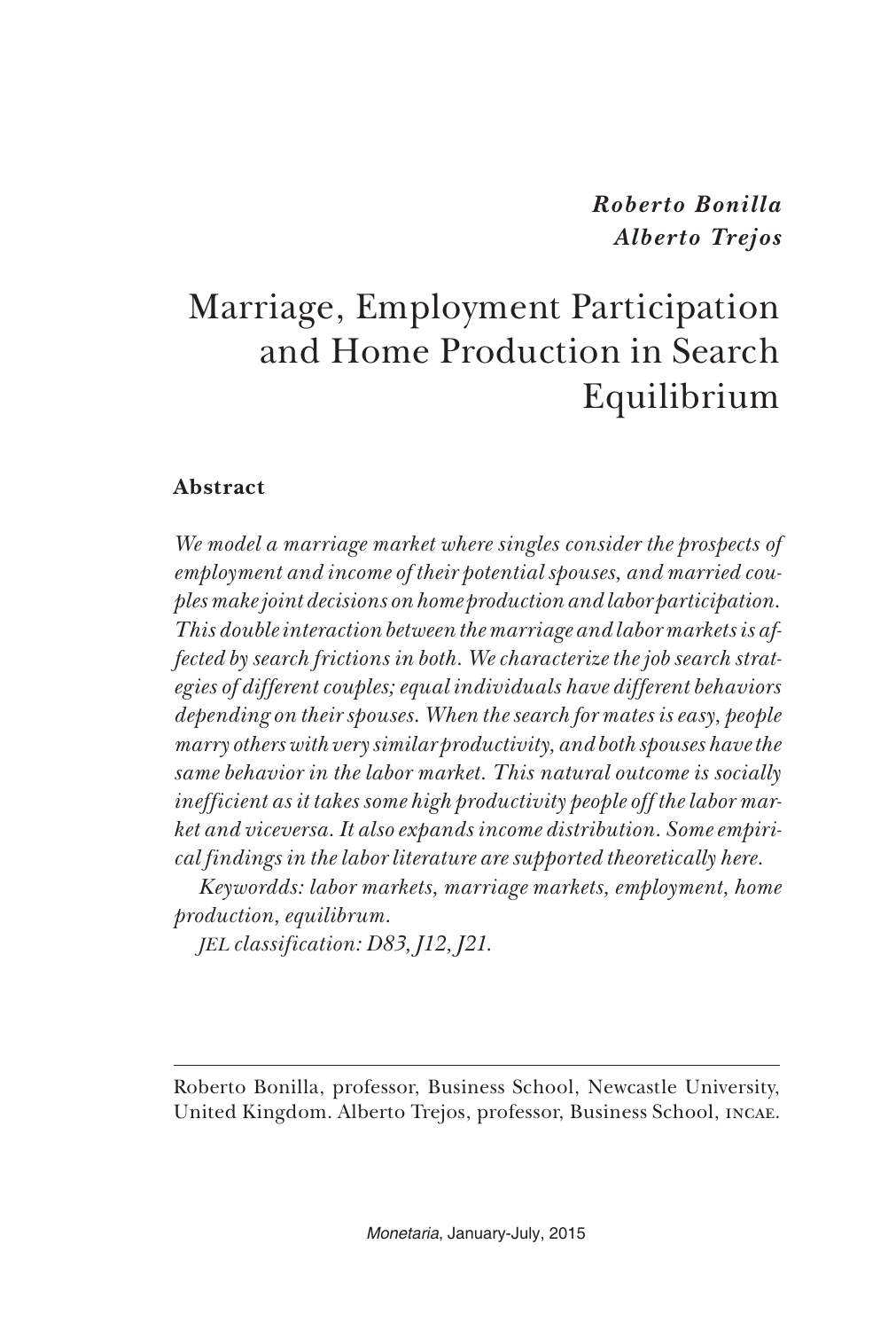## **1. INTRODUCTION**

 $\prod_{i=1}^n$ n any labor market, there is heterogeneity in workers' wages and labor participation rates. Part of it is explained, of course, by differences in productivity: more productive individuals are likelier to pursue work, and to receive a better wage. But, in general, other circumstances may also matter. In particular, the employment status, prospects and wages of one's spouse may affect whether one seeks work, as one shares income and efforts toward home production with that spouse. Married to a high earner, one is likelier to engage in home production, or to be more selective about which jobs to accept. Interestingly, since a person can get clear indications about a marital partner's earning potential while pondering the possibility of marriage, then not only their career is affected by the productive features of their spouse, but their choice of spouse is also affected by their potential careers.

In this paper, we develop a model where agents go first to a marital market and then a labor market. Agents choose their spouses taking into account their expected earnings, and once married the couple makes joint decisions about job search. Hence, the two-directional interaction described above is brought forward. Furthermore, spouses can collaborate not only by working and sharing their income, but by specializing, one in market work, and the other in home production.

We find that in equilibrium, across the space of all possible couples, each pair of spouses has a unique optimal strategy of labor search. There is a positive correlation in earning potentials among spouses. When frictions in the marriage market are small, this correlation is very tight. Couples where both spouses have very similar productivity also have symmetric (within the couple) labor search strategies. Very heterogeneous couples behave asymmetrically. In equilibrium, the population is divided in four classes: spouses with a similar (and high) productivity will constitute a high class where both will always stay in the job market, eventually sacrificing home production completely. If their productivity is similar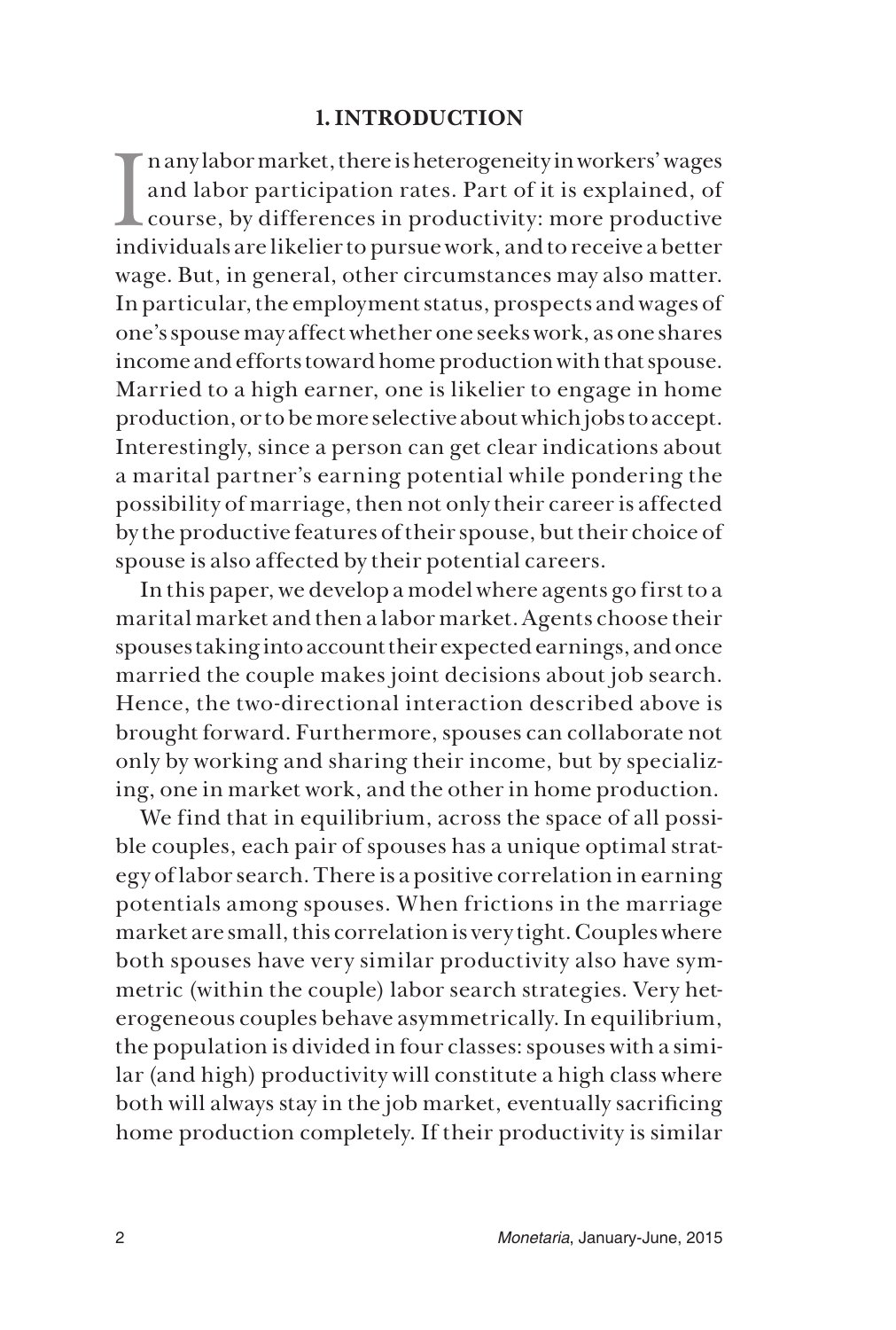but lower, they will choose to take turns to work, and at most generate one income. Other more heterogeneous couples will display strategies where the more productive member is always in the market, and the less productive one stays at home always, or almost always.

Theoretically, our paper contributes to the growing literature that studies the interaction between the marriage and labor markets. We expand on Violante et al. (2012), who show how reservation wages are affected by marital status and joint search. Jaquemet and Robin (2013) study individual labor supply with a frictional marriage market. Bonilla and Kiraly (2013) study how the marriage wage premium arises as an equilibrium outcome in a model with frictional labor and marriage markets. Bonilla et al. (2015) study the link between marriage and beauty wage premia in search equilibrium. We add to this literature as our main purpose is to study the consequences of the link between search for a partner and the facts that participation in the labor market is optional and consumption is, at least partially, a public good.

Empirically, the main contribution of the paper is to explain many previously documented facts from a coherent theoretical framework. Our results reflect Schwartz (2010) who convincingly document that as the search technology has improved, the positive correlation in earning potential among spouses has increased, raising overall income inequality. This increased symmetry in the human capital that the spouses bring into the household reflects an increasing similarity in their inputs and home production hours, as has been shown as far back as Cancian et al. (1993). Schwartz and Mare (2005) analyzes the data and reaches conclusions about the assortative nature of spouse choices, and about the implicit participation decisions, that interestingly fit our main theoretical results. We also get a theoretical explanation for Powell (1997) and Lovász and Szabó-Morvai (2014), who find a positive effect of improved child care provision on female labor supply.

We describe the environment in Section 2, and derive the equilibrium in Section 3. We conclude in Section 4.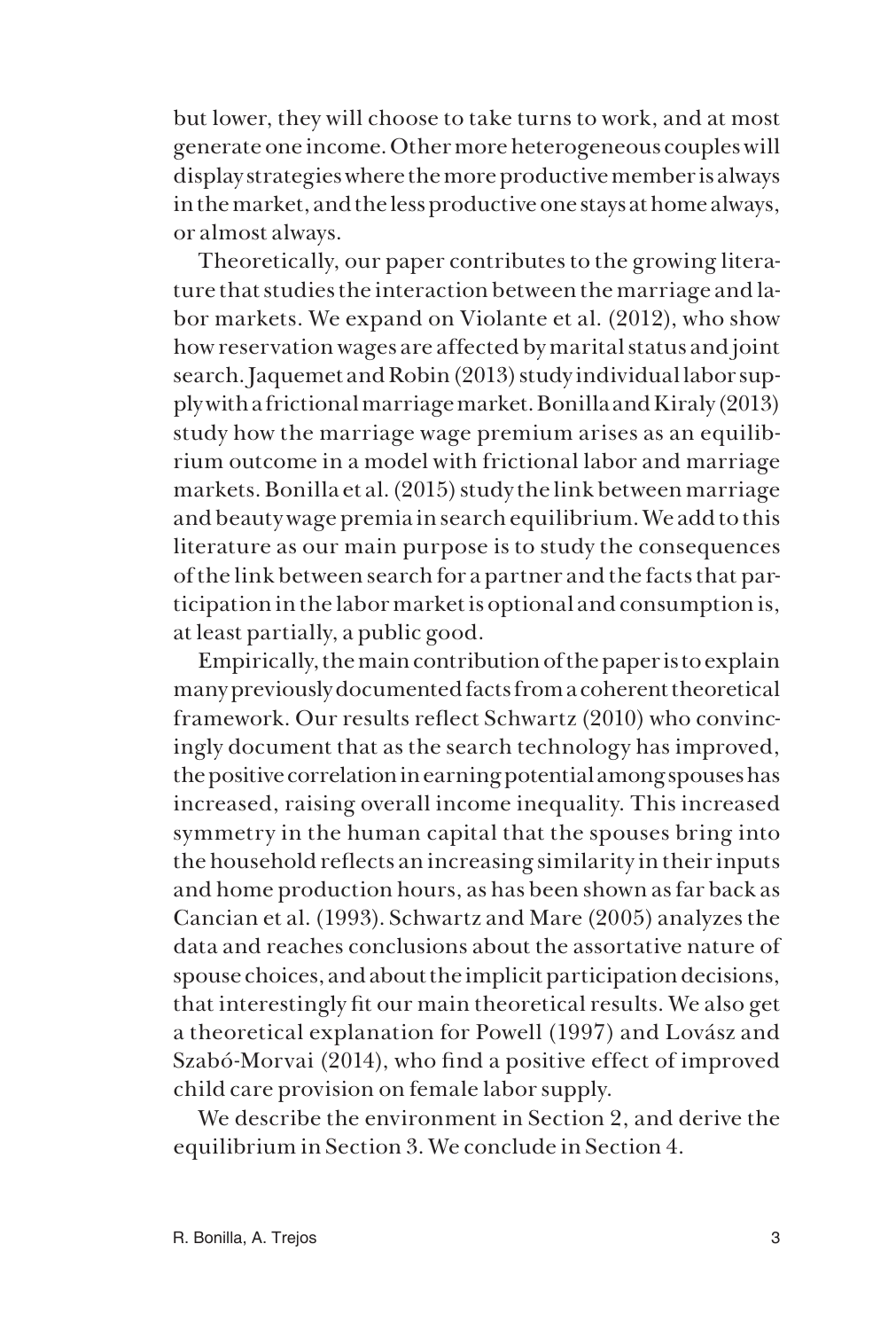#### **2. THE ENVIRONMENT**

Time is continuous and continues forever. The population is a continuum of measure  $\Omega_{w}$  of infinitely lived women, and another of measure  $\Omega_m$  of infinitely lived men. Men and women discount future consumption at rate *r*. Each agent is characterized by an observable productivity  $p \in \left\lfloor \frac{p}{p}, \overline{p} \right\rfloor$ , taken from the distribution function  $F_m(p)$  in the case of men and  $F_m(\bar{p})$  in the case of women.

When young, agents first enter a marriage market, where they can search (at a minimal but positive search cost) and encounter members of the opposite sex. For two people to be able to marry they require to be compatible (that is, all aspects of the relationship besides work and income, like attraction, personality, etc.), and not all potential couples are such. We assume that compatibility is a binary characteristic of the couple rather than the individual, uncorrelated with productivity, and not a matter of degree (in other words, if I like you then you like me, and while we could both also like others out there, we would not like them more or less). These meetings between men and women emerge through a Poisson process. For a searching man, compatible women are encountered with an arrival rate  $\mu_m = \mu \Omega_m$ , and women find compatible men with arrival rate  $\mu = \mu \Omega_m$ .

Upon meeting a potential compatible candidate of the opposite sex, agents also observe their productivity, and they then decide whether to enter a permanent monogamous relationship, which emerges if doing so is strictly mutually agreeable; otherwise, they keep searching for another spouse.1 We also

<sup>1</sup> The case of unobservable productivity could be interesting, but is not central to the main point of the paper. In addition, this has been addressed in the literature on frictional labor and marriage markets (see for example Boulier and Rosenzweig, l984; Masters, 2008, or Brien et al., 2006). The most obvious consequence of introducing such consideration is that, in some of the couples, the partners realize ex post that they are not mutually desirable. This would shift the attention to the possibility of divorce, which is not the main concern of the paper. This would require to model in much more detail the process by which information is revealed.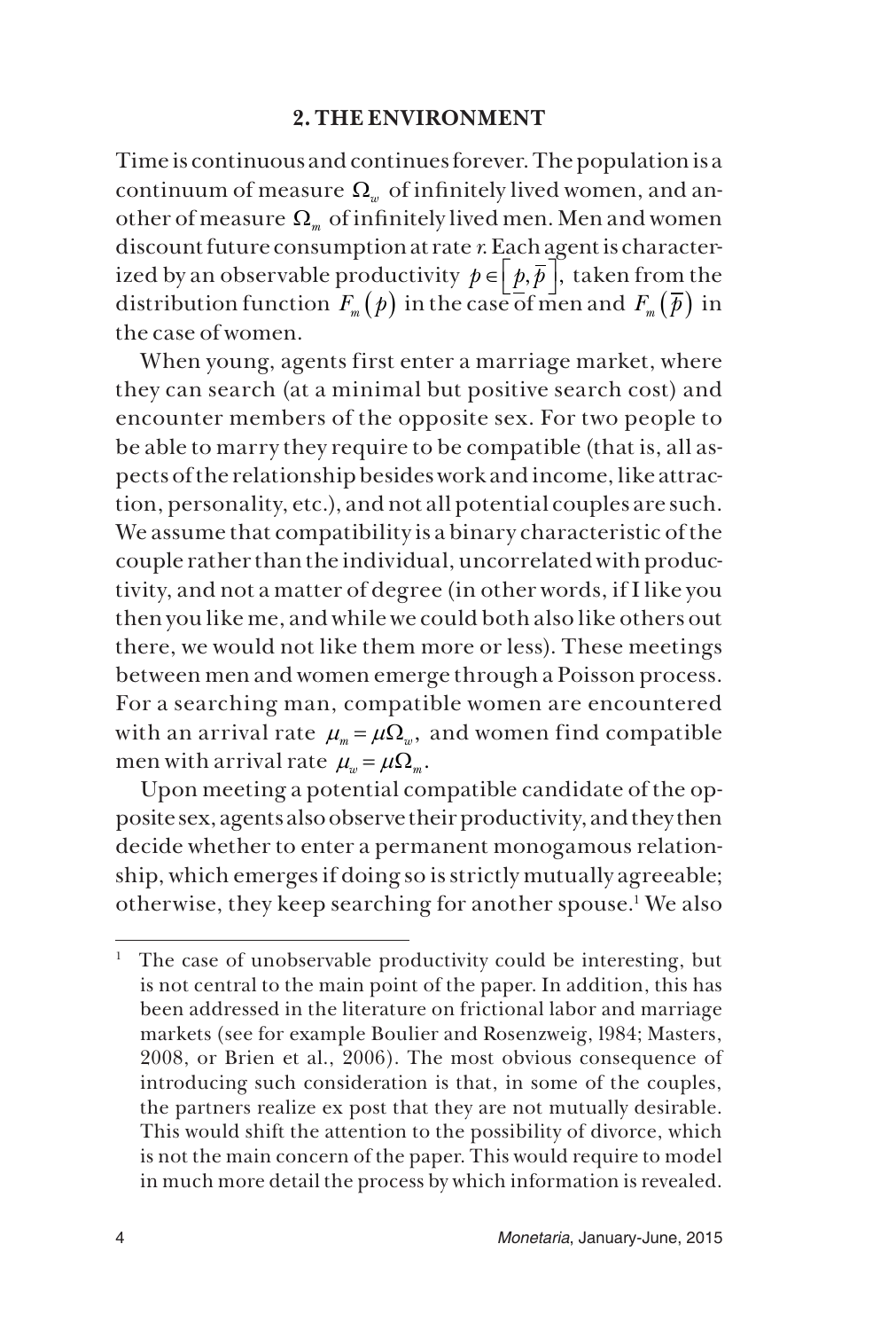assume that agents can only entertain one suitor at a time, and need to give up a match in order to encounter other matches. When a couple marries, two clones of the newlyweds take their place in the marriage market.

Only once they have married do agents enter the labor market. When searching, jobs are found at another Poisson process, with arrival rate  $\lambda$ . Jobs pay as wages the worker's marginal productivity, and are *indivisible* – or exclusively full-time – employment, in the sense that the number of hours worked is not variable.<sup>2</sup> With arrival rate  $\delta$  > 0, the job exogenously ends.

Spouses share income and home production; once married, preferences correspond to the couple, not the individual spouses. The value of home production includes two components. The first one (denoted *h*) is independent of couple's income and is enjoyed when at least one of the partner's is unemployed. The second component increases with income with a marginal effect denoted *α* (that, for instance, enables to acquire household goods that complement home work or enhance its enjoyment), but requires that at least one member of the couple is not working (to produce that home work). A second unemployed member of the family would be a waste, generating no income and adding nothing to the value of home production. Hence, instantaneous tow utility is:

*U*  $p + P$  $p + h + \alpha p$ *h*  $p$  and  $P$ = +  $+h +$  $\int$  $\left\{ \right.$  $\overline{ }$  $\overline{\mathcal{L}}$ α both work and earn  $\rho$  and if one works for wage  $\emph{p}$  and the other does not work neither is employed. *p*

In the appendix we address the link between this indirect utility function and the direct function more commonly used in the literature.

<sup>&</sup>lt;sup>2</sup> Here, as in much of the macro literature and also, for instance, in Rogerson and Wallenius (20l2), individuals either work full time or not at all. Making the number of hours worked an endogenous variable (as in Rogerson and Wallenius, 20l3) will probably not change the general meaning of the main results.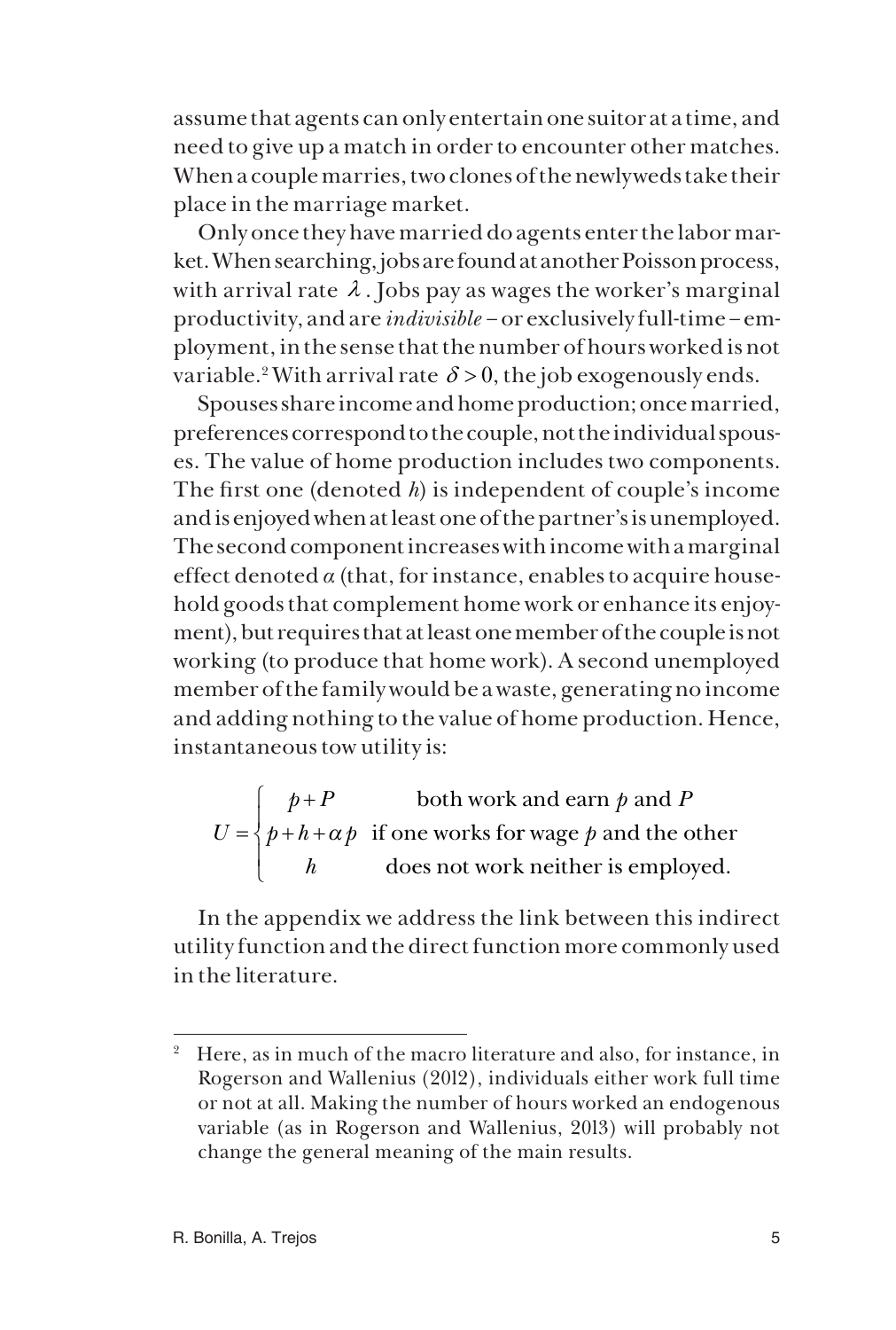Searching for production opportunities carries a cost  $\varepsilon$ ; we assume  $\varepsilon > 0$  but look at the limit case where  $\varepsilon \to 0$ . This infinitesimal cost implies that agents will search only when they expect a strictly positive surplus from the market.<sup>3</sup>

### **3. EQUILIBRIUM**

Due to the sequential nature of the problem, we can work out the labor market choices and performance of any possible couple (whether in equilibrium such a couple would exist or not). Then, given the benefits obtainable in different matches, we look at the spouse-searching strategies of men and women.

For now, with no loss of generality, we will label *H* the spouse with a weakly higher productivity and *L* the other spouse; whether *H* is the man or the woman will of course vary across couples, and is irrelevant for now. Their productivities will be denoted  $p_\mu$  and  $p_l \leq p_\mu$ . The value functions that correspond to their circumstances are denoted  $V_{H}$ , where  $H$  (or *L*) take the value 1 when the spouse *H* (or *L*) has a job, and 0 when not. These functions  $V_{H}$  are specific to each couple, as another pair with different productivities would enjoy different returns. Then,

 **1** 

$$
rV_{00} = h + \phi_0 \lambda (V_{10} - V_{00}) + \phi_1 \lambda (V_{01} - V_{00})
$$
  
\n
$$
rV_{10} = (1 + \alpha) p_H + h + \delta (V_{00} - V_{10}) + \phi_2 \lambda (V_{11} - V_{10})
$$
  
\n
$$
rV_{01} = (1 + \alpha) p_L + h + \delta (V_{00} - V_{01}) + \phi_3 \lambda (V_{11} - V_{01})
$$
  
\n
$$
rV_{11} = p_H + p_L + \delta (V_{01} + V_{10} - 2V_{11}).
$$

<sup>&</sup>lt;sup>3</sup> Assuming costly search will keep us from having to analize mixedstrategy equilibria where agents who are indifferent between going to the market or not randomize the decision. Here, if you are indifferent about the outcome of search, you choose not to search, to avoid the cost. Notice we do not need to make the same assumption of costly search for the marriage market. In fact, the proofs below are cleaner when we assume that men or women who are strictly indifferent between accepting or rejecting a particular partner always reject and keep searching, for an alternative the leaves them strictly better off.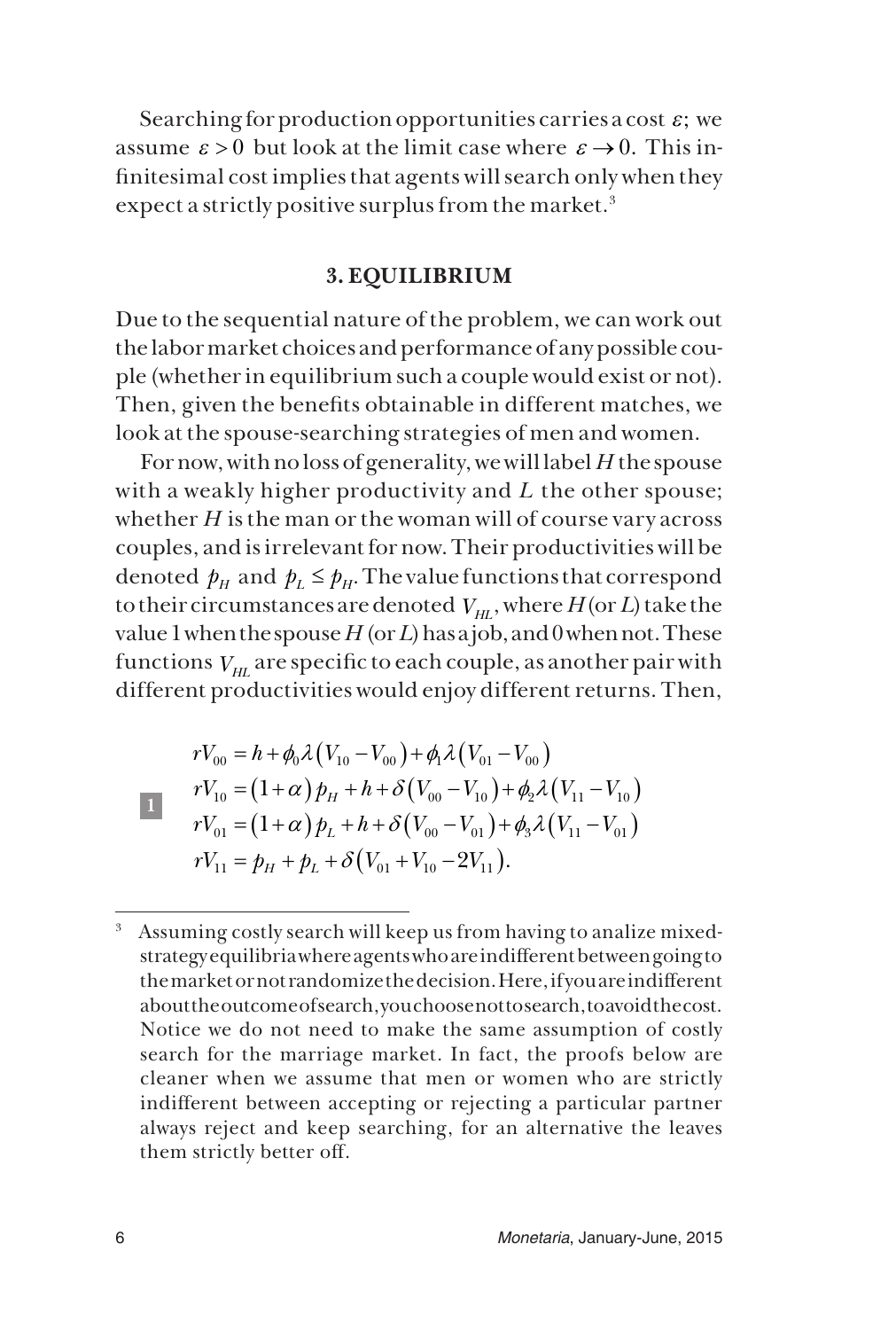The first equation tells us that the flow value of a couple where neither has a job is given by the value of home production (which, when nobody is getting an income, is just *h*), plus two factors related to their search behavior. First, if *H* is searching (with probability  $\phi_0$ ) the arrival rate  $\lambda$  of production opportunities that deliver the surplus  $V_{10} - V_{00}$ . Second, if *L* is searching (with probability  $\phi_1$ ), the arrival rate  $\lambda$  times the surplus  $V_{01} - V_{00}$ . The second equation tells us that a couple where only *H* works enjoys income  $p<sub>H</sub>$ , plus the fruits of the home production of *L* (augmented by the income generated by *H*, or  $h + \alpha p_\mu$ , plus the arrival  $\delta$  of the destruction of *H*'s job, times the implied net loss  $(V_{00} - V_{10})$ , plus, if *L* is searching for a job (with probability  $\phi$ ,), the arrival  $\lambda$  of the surplus  $V_{11} - V_{10}$ . The other two equations can be understood analogously, given  $\phi_3$  is the probability *H* would search for a job when *L* is working.

For couples to behave optimally, at every chance they only search for a job if it improves their condition, so:

$$
\phi_0 = \begin{cases}\n1 & \text{if } & V_{10} > V_{00} \\
0 & \text{otherwise}\n\end{cases}
$$
\n
$$
\phi_1 = \begin{cases}\n1 & \text{if } & V_{01} > V_{00} \\
0 & \text{otherwise}\n\end{cases}
$$
\n
$$
\phi_2 = \begin{cases}\n1 & \text{if } & V_{11} > V_{10} \\
0 & \text{otherwise}\n\end{cases}
$$
\n
$$
\phi_3 = \begin{cases}\n1 & \text{if } & V_{11} > V_{01} \\
0 & \text{otherwise}\n\end{cases}
$$

**Definition 1:** For all couples (*H*, *L*) an optimal job-search strategy is a combination of values  $V = (V_{00}, V_{01}, V_{10}, V_{11})$  and labor search probabilities  $\phi = (\phi_0, \phi_1, \phi_2, \phi_3)$  that satisfies the Bellman equations (1) and incentive compatibility conditions (2).

In principle,  $\phi$  could take 16 different values, but the set of possible situations narrows quite a bit thanks to the following:

**Lemma 2**: In any optimal strategy, *a*)  $\phi_0 = 1$ , and *b*)  $\phi_2 = 1 \Rightarrow \phi_1 = \phi_2 = 1$ .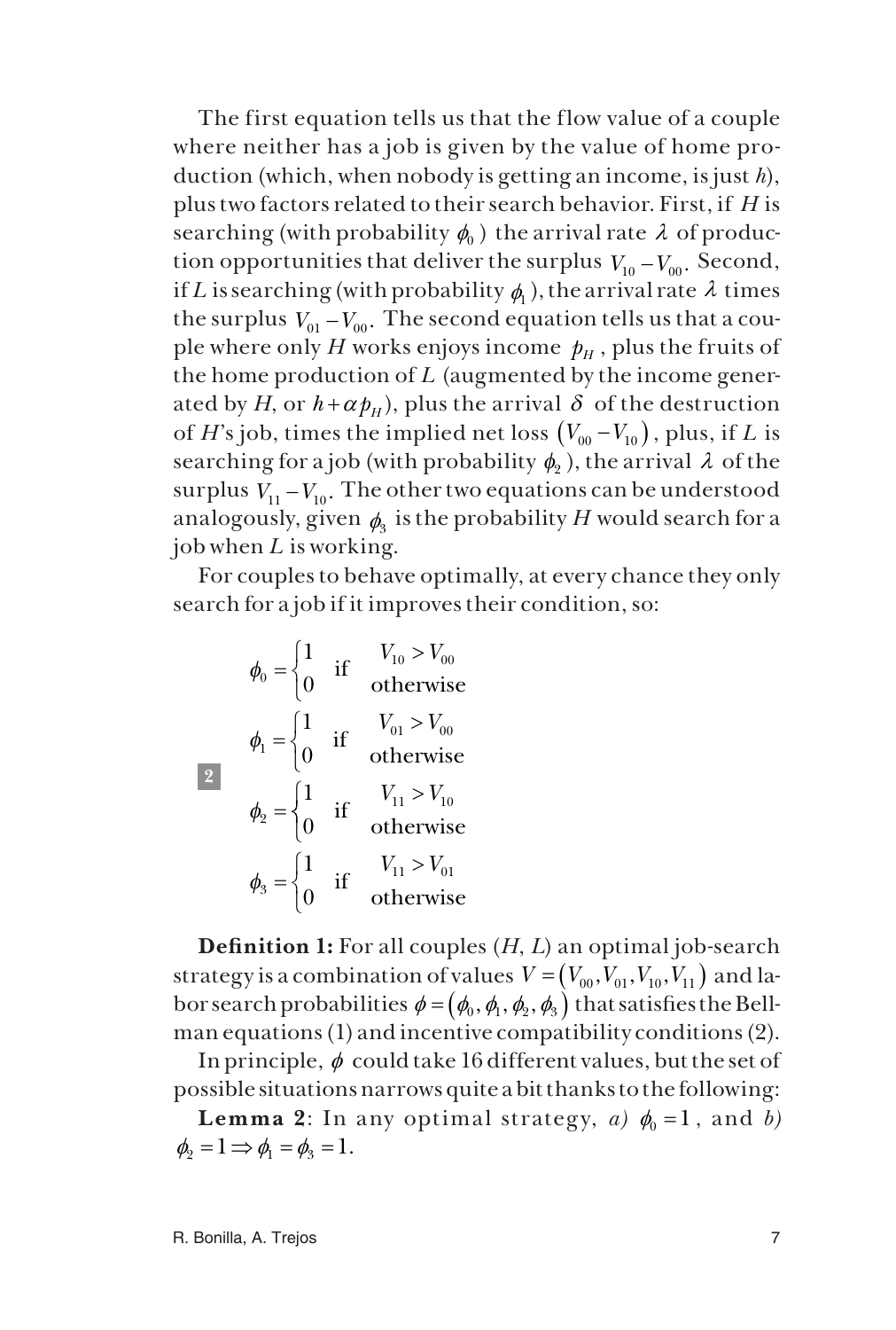**Proof.** Recall that there are no mixed strategies so the values  $\phi_i \in \{0,1\}$ . *a*) Clearly,  $\phi_0 = 0$  cannot be an optimal strategy when  $\phi_1 = 0$ , because the couple can raise their income with no sacrifice in home production if at least one of the members gets a job. On the other hand,  $\phi_0 = 0$  while  $\phi_1 = 1$  cannot be the optimal strategy since it is dominated by  $\phi_0 = 1$ ,  $\phi_1 = 0$ . Hence, there are no optimal strategies where  $\phi_0 = 0$ . *b*) When  $\phi_2 = 1$ , the lower-productivity spouse searches even though the higher-productivity spouse is employed. Then, the option of gaining  $p_l$  is worth giving up  $h + \alpha p_\mu$ . Clearly, if this is the case, it is also optimal for *H* to search when only *L* is working since  $p_H > p_L$  (the prize is higher) and  $h + \alpha p_L < h + \alpha p_H$  (the sacrifice is lower). Hence,  $\phi_0 = 1 \Rightarrow \phi_3 = 1$ .

If the option of gaining  $p_l$  (the same prize) is worth giving up  $h + \alpha p_H$  (because  $\phi_2 = 1$ ), then it is also worth giving up just *h*. Hence,  $\phi_2 = 1 \Rightarrow \phi_1 = 1$ .

The lemma indicates that, of the 16 possible combinations of  $\phi_i$  that constitute alternative values for  $\phi = (\phi_0, \phi_1, \phi_2, \phi_3)$ , the eight that include  $\phi_0 = 0$  are not the best strategy for any couple, nor the three that include  $\phi_2 = 1$  and either  $\phi_1 = 0$  or  $\phi_3 = 0$ . Of the remaining five options, two  $\phi = (1,0,0,0)$  and  $\phi = (1,0,0,1)$ can be collapsed into one –say  $\phi = (1,0,0, \cdot)$  since they only differ in  $\phi_3$  which describes a choice that only happens if the *L* has a job, something that does not emerge on the equilibrium path if  $\phi_1 = 0$  and  $\phi_2 = 0$ . Therefore, there are at most four possible types of optimal strategies, where  $\phi = (\phi_0, \phi_1, \phi_2, \phi_3)$  assumes the values  $(1,0,0,\cdot)$ ,  $(1,1,0,0)$ ,  $(1,1,0,1)$  or  $(1,1,1,1)$ .

The procedure to find out when each of these search strategies is the couple's optimal behavior is very simple: Assume one of the four candidate values of  $\phi$  and substitute it in l; then, solve for  $V_{H1}$ , and finally verify the parameter combinations for which 2 hold for that candidate  $\phi$ , given those solutions for  $V_{H,L}$ .

Let's analyze first the strategy  $(1,1,1,1)$  where both spouses are always on the job market –either working or searching for work. This strategy leads to families that (in their preferred state) generate two incomes but no home production. Substituting  $\phi = (1,1,1,1)$  in l and solving for  $V_{HL}$  yields: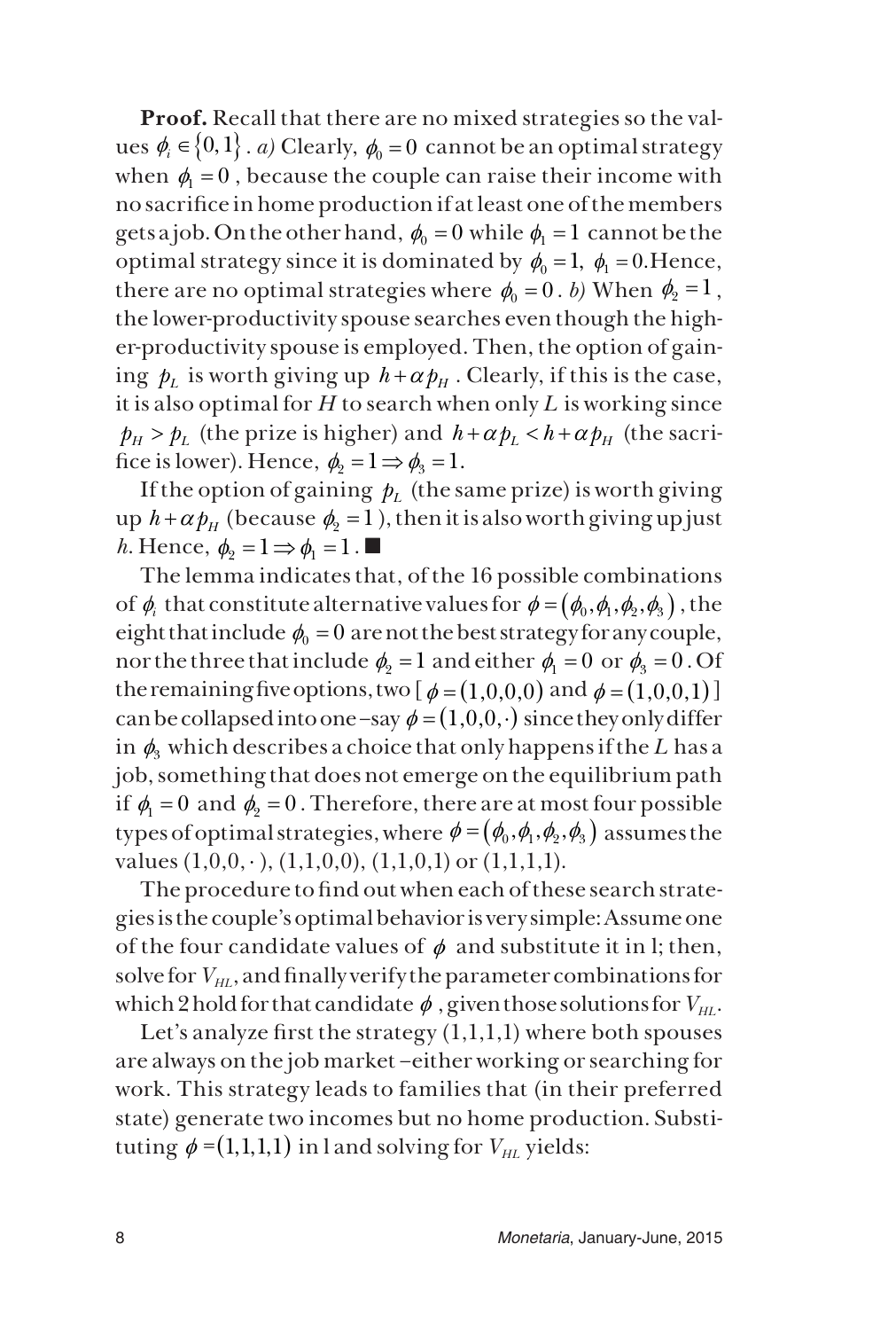$$
\Gamma V_{00} = \lambda \Big[ r (1 + \alpha) + 2(\delta + \alpha \delta + \lambda) \Big] (p_H + p_L)
$$
  
+2\delta (r^2 + 3r(\lambda + \delta) + 2\delta(\delta + 2\lambda))h  

$$
\Gamma V_{10} = r \Big[ (1 + \alpha) r + (2(\alpha + 1)\delta + (2\alpha + 3)\lambda) \Big] p_H
$$

$$
+ \lambda \Big( 2(\alpha \delta + \delta + \lambda) + r \Big) (p_H + p_L)
$$

$$
+ (2\delta + r)(\delta + 2\lambda + r)h
$$

$$
\Gamma V_{01} = \Big[ (\alpha + 1) r^2 + r \Big( 2(\alpha + 1)\delta + (2\alpha + 3)\lambda \Big) \Big] p_H
$$

$$
+ \lambda \Big( 2(\alpha \delta + \delta + \lambda) + r \Big) (p_H + p_L)
$$

$$
+ (2\delta + r)(\delta + 2\lambda + r) h
$$

$$
\Gamma V_{11} = \Big[ r^2 + r \Big( (2 + \alpha) \delta + 3\lambda \Big) + 2\lambda (\delta + \alpha \delta + \lambda) \Big] (p_H + p_L)
$$

$$
+ 2\delta (r + \delta + 2\lambda) h
$$

where  $\Gamma = r(\delta + \lambda + r)(2(\delta + \lambda) + r)$ .

Although these expressions are messy, they are also straightforward, and one can apply them to derive that

$$
V_{01} > V_{00} \leftrightarrow p_L > \frac{\lambda (h + \alpha p_H)}{2(\alpha + 1)\delta + (\alpha + 2)\lambda + (\alpha + 1)r}.
$$

Similarly

$$
V_{11} > V_{10} \leftrightarrow p_L > \frac{(\delta + 2\lambda + r)(h + \alpha p_H)}{(\alpha + 2)\delta + 2\lambda + r} \equiv g_1(p_H)
$$

and

$$
V_{11} > V_{01} \leftrightarrow p_L < \frac{((\alpha+2)\delta+2\lambda+r)p_H-(\delta+2\lambda+r)h}{\alpha(\delta+2\lambda+r)}.
$$

A little further exploration confirms that the first constraint is not binding, because it is laxer than the second constraint for all  $p_H$ . Furthermore, the second and third conditions coincide on the  $(p_H, p_L)$  plane on the 45° line, at the value

$$
p_H = p_L = p^* = \frac{(\delta + 2\lambda + r)h}{(1 - \alpha)r + 2((1 - \alpha)\lambda + \delta)}.
$$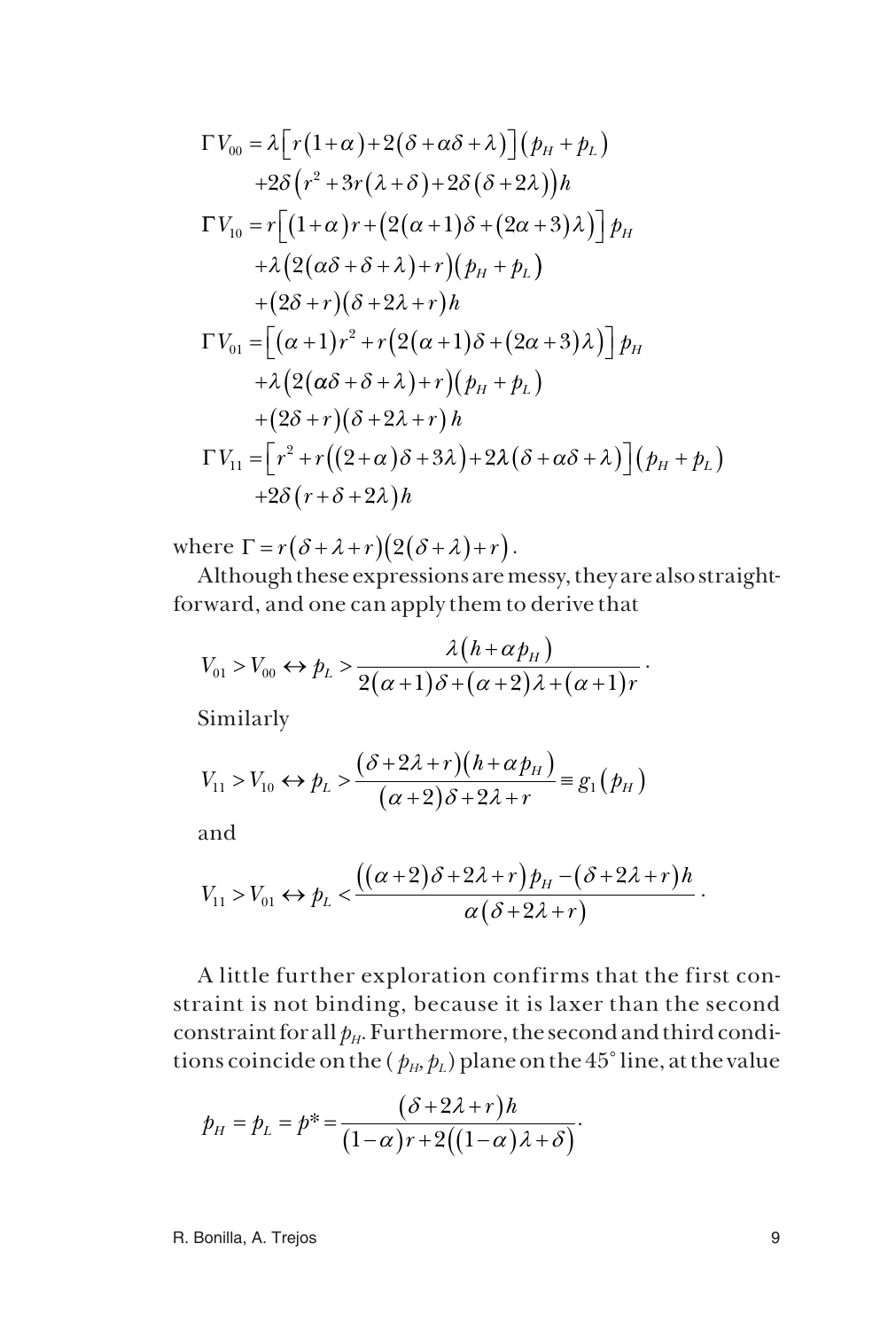For  $p_H < p^*$ , the two conditions cannot be satisfied jointly. For  $p_H \geq p^*$ , the third constraint is redundant with  $p_L \leq p_H$ . Hence, the strategy  $\phi = (1,1,1,1)$  is only the optimal job-strategies for couples where  $p_H > p^*$  and  $p_L > g_1(p_H)$ . In other words, this is the behavior in couples where both spouses have similar (and high) productivity.

Analogous derivations can be obtained to characterize for which couples is each of our remaining options of  $\phi$  the optimal job-search strategy. This analysis is presented in the Appendix, and its results are summarized in the following:

**Proposition 3.** For all possible couples  $(p_H, p_L)$  $\in$   $\left[ p,\overline{p} \right] \times \left[ p, p_H \right]$ ,  $\exists ! \phi = (\phi_0, \phi_1, \phi_2, \phi_3)$  that is optimal, In particu- $\lim_{b \to \infty} \frac{1}{b^2}$  and (linear, increasing) functions  $g_i(p_H)$ ,  $i \in \{1, ..., 4\}$  such that the optimal job-search strategy is

a) 
$$
\phi = (1,1,1,1)
$$
 if  $p_H > p^*$  and  $p_L > g_1(p_H)$ .

*b*)  $\phi = (1,1,0,0)$  if  $p^{\circ} < p_H \le p^*$  and  $p_L > g_3(p_H)$  or if  $p_H \le p^{\circ}$ and  $p_I > g_p(p_H)$ .

*c)*  $\phi = (1, 1, 0, 1)$  if  $p_H > p^*$  and  $p_L \in (g_4(p_H), g_1(p_H))$ , or if  $p_H \in (p^{\circ}, p^*]$  and  $p_L \in (g_4(p_H), g_3(p_H))$ .

*d*)  $\phi = (1, 0, 0, \cdot)$  if  $p_H \le p^{\circ}$  and  $p_L \le g_2(p_H)$  or if  $p_H > p^{\circ}$  and  $p_L \leq g_4(p_H)$ .

Figure l illustrates these results.

**Lemma 4.** A couples utility is an increasing function of the productivity of each of its members. That is,  $V_{0,0} (p_H = \max\{p,\pi\})$ ,  $p_L = \min\{p, \pi\}$  is a weakly increasing, piecewise linear, weakly convex function of *p*, given  $\pi$  with slope 0 at  $p = 0$ .

**Proof.** Let  $\pi < p^{\circ}$ . For  $p \sim p$ ,  $\partial V_{0,0} (p_{H} = \max\{p,\pi\})$ ,  $p^{}_L = \min\bigl\{\!\!\!\bigl/\,p,\pi^*\bigr\}\!\!\bigr) \,/\,\partial p = \partial V^{1000}_{00} \big/ \partial p^{}_L = 0$  . For  $p > g^{}_2(\pi)$  that derivative becomes  $\partial V^{1100}_{00} \big/ \partial p_L$  >  $0$  , then for  $p$  >  $\pi$  it is  $\partial V^{1100}_{00} \big/ \partial p_H$  =  $\partial V_{00}^{1100} \left/ {\partial \hspace{-.03in}\slash\hspace{-.14cm} p}_L \right., \hbox{ then for } \hbox{ } p > g_2^{-1}\bigl(\pi \bigr) \hbox{ it is } \partial V_{00}^{1000} \left/ {\partial \hspace{-.03in}\slash\hspace{-.14cm} p}_H \!\!\!\!> \partial V_{00}^{1100} \left/ {\partial \hspace{-.03in}\slash\hspace{-.14cm} p}_H \right.. \right.$ All these derivatives are non-negative and constant, and each is larger than the previous one.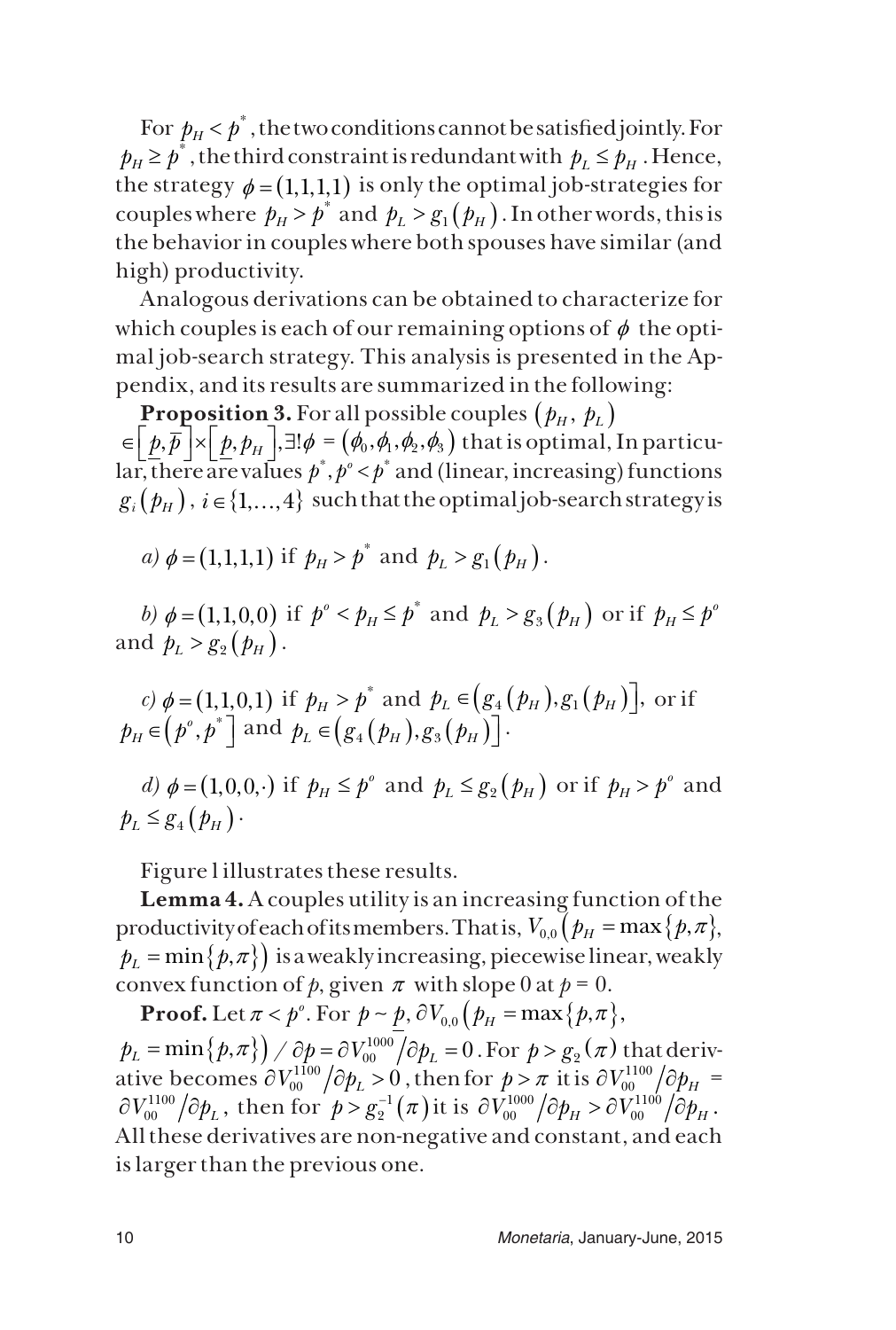

**Figure 1**

To verify the same for  $\pi \in [p^o, p^*]$ , simply it is a matter of verifying that  $\partial V_{00}^{1101}/\partial p_H > \partial V_{00}^{1100}/\partial p_H = \partial V_{00}^{1100}/\partial p_L > \partial V_{00}^{1101}/\partial p_L >$  $\partial V_{00}^{1000} \big/ \partial \rlap{/}p_L^{}$  , the appropriate values for  $\partial V_{0,0} \big/ \big/ \rlap{/}p_H^{} = \max \big\{ \rlap{/}p, \pi \big\},$  $p_{L} = \min\{p, \pi\} \big) \big/ \widehat{o} p \text{ as } p \text{ moves from} \Big\lfloor \underline{p}, g_{4}\big(\pi\big) \Big\rfloor \text{to} \Big[ g_{4}\big(\pi\big), g_{3}\big(\pi\big) \Big]$ to  $\left[ g_3(\pi), \pi \right]$  to  $\left[ \pi, g_3^{-1}(\pi) \right]$  to  $\left[ g_3^{-1}(\pi), \overline{p} \right]$ . Finally, to check the case where  $\pi > p^*$  , verify  $\partial V_{00}^{1101}/ \partial p_H > \partial V_{00}^{1111}/ \partial p_H =$  $\partial V_{00}^{1111}/ \partial \dot{p}_L > \partial V_{00}^{1101}/ \partial \dot{p}_L > \partial V_{00}^{1000}/ \partial \dot{p}_L$ , which in turn corresponds to  $\partial V_{00} (p_\mu = \max\{p,\pi\}, p_\mu = \min\{p,\pi\}) / \partial p$  as p moves from  $\underline{\left[\underline{p},g_4(\pi)\right]}$  to  $\left[g_4(\pi),g_1(\pi)\right]$  to  $\left[g_1(\pi),\pi\right]$  to  $\left[\pi,g_1^{-1}(\pi)\right]$  to  $\left[\, g_1^{\scriptscriptstyle -1}(\pi),\overline{p}\,\right]$  .  $\blacksquare$ 

Notice we find that symmetric couples have symmetric strategies, and viceversa, in the sense that when the difference in productivity between husband and wife is small, the optimal job search behavior is the same for both.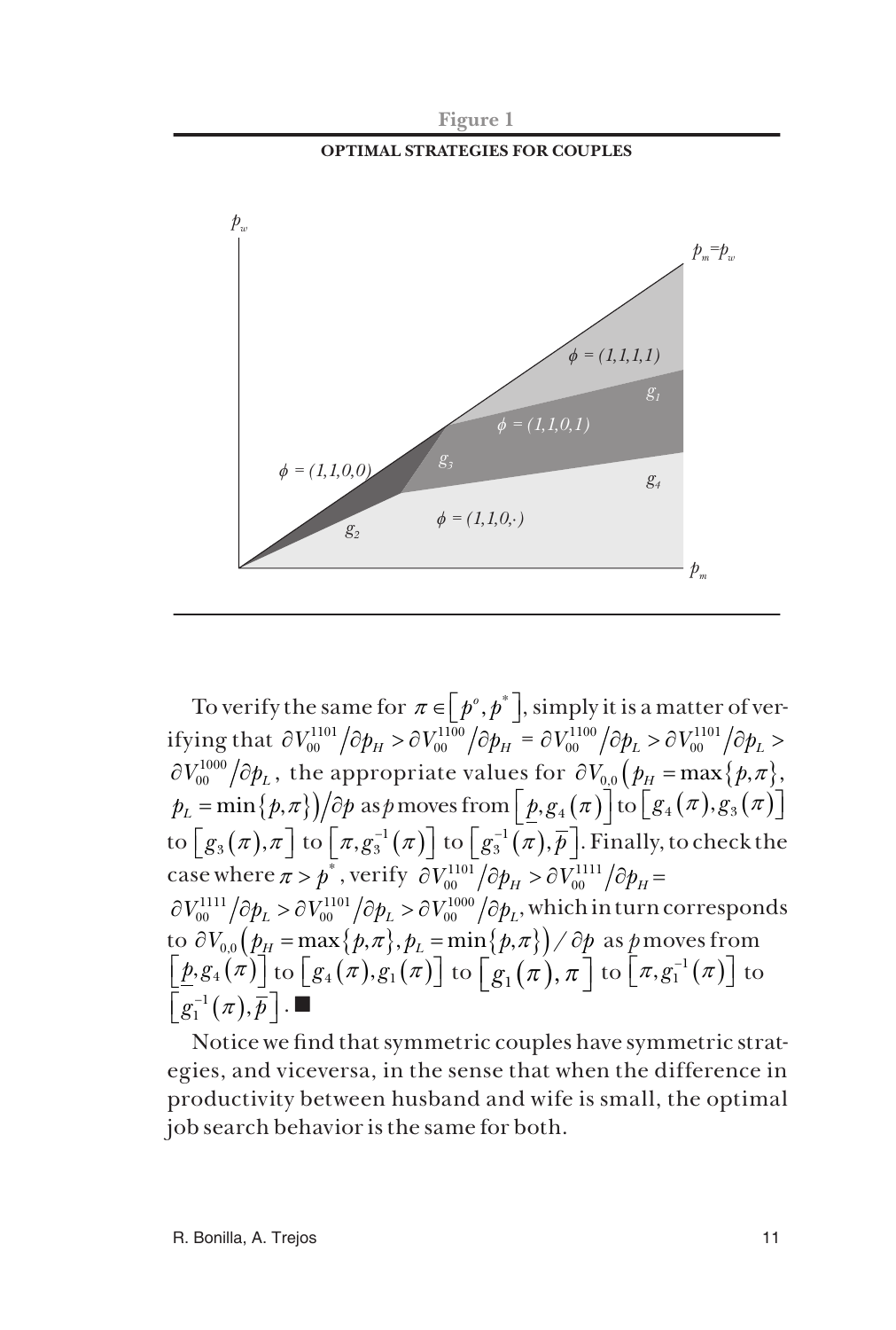Notice, for instance, the two regions adjacent to the 45° line, where  $p_l \sim p_H$ . At the top, a marriage of two similarly productivity people keeps them in the labor market all the time. At the bottom, a marriage of similarly (low) productivity people keeps one of them – does not matter which – at home; when both are unemployed, both search, and when either one finds a job, the other one stops searching. Meanwhile, in the other regions, and especially in the region below where  $p_l$  is very low, the differences between the spouses are large, and their behavior is asymmetric. For instance, in the  $\phi = (1,0,0,.)$  region, one spouse is always in the market and the other is always at home.

Our results reflect the pattern identified in Powell (1997) and Lovász and Szabó-Morvai (2014) who find that more accessible child care provision, by lowering the opportunity cost of home production, increases female labor supply. Think for example of decrease in the value of home production. In this case  $g_3(p_H)$  shifts to the left, while  $g_4(p_H)$ ,  $g_1(p_H)$  shift down and both  $p_0$  and  $p^*$  decrease. Further, the decrease in  $g_1(p_H)$ is higher than that of  $g_4(p_H)$ . This translates into the following qualitative results: The area  $\phi = (1,1,0,0)$  and  $\phi = (1,0,0,.)$  both decrease, reflecting that now fewer marriages will be such that one of the partners (the *L* in area  $\phi = (1,0,0,.)$ ) ends up not participating in the labor market. The area  $\phi = (1,1,0,1)$  also decreases, but it does so to accommodate the expansion of area  $\phi = (1,1,1,1)$ . Once again, this means less partnership in which the *L* stops participating in the labor market, and more marriages in which both partners remain in the labor market forever. A similar pattern obtains as one analyzes a decrease in  $\alpha$ (brought about for example by an increase in the social provision of leisure opportunities).

As frictions disappear in the labor market  $(\lambda \rightarrow 0)$ , we find that  $p^{\circ} = p^* = \frac{h}{1 - \alpha}, g_4(p_H) = g_1(p_H) = h + \alpha p_H, \text{ and } g_2(p_H) = p_H.$ This means that areas  $\phi = (1,1,0,0)$  and  $\phi = (1,1,0,1)$  disappear. In other words, the only couples that may arise are either those where both spouses work or those were *L* never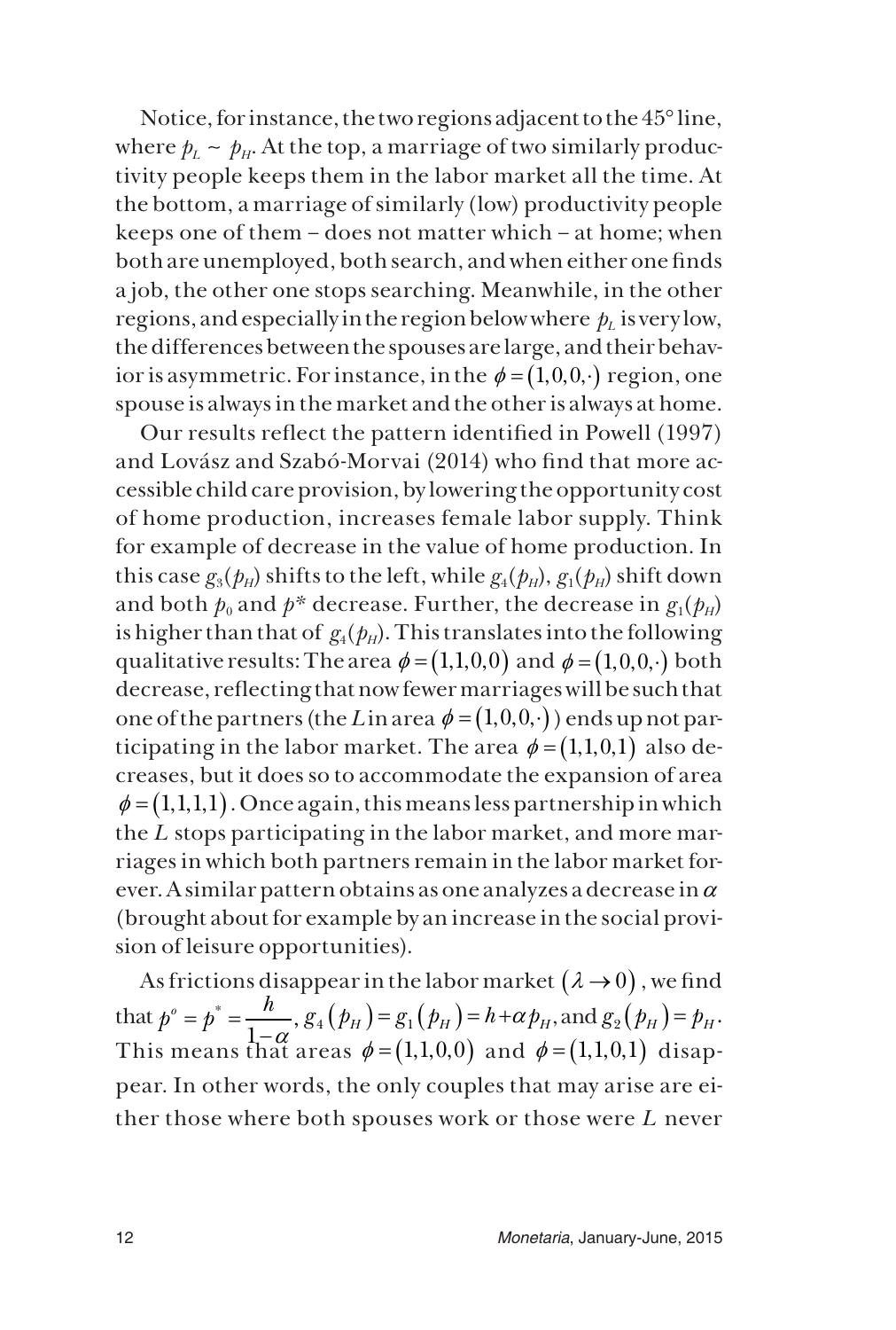works; especially the latter are very frequent for extremely

high values of 
$$
\lambda
$$
, since  $\frac{\partial p^*}{\partial \lambda} > 0$ ,  $\frac{\partial g_1(p_H)}{\partial \lambda} > 0$ .

The results also match the findings in Schwartz (2010) that improvements in the partners' search technology increases the association between spouses' earnings, thus raising inequality as marriages increasingly consist of two high-earning or two low-earning partners.4 In our model, the individual behavior of different types of couples may augment this inequality across society. See, for example, the contrast between a couple applying  $\phi = (1,1,1,1)$  and another choosing  $\phi = (1,1,0,0)$ . Individually, each member in the first couple is more productive than each member in the second. Collectively, when both couples reach their desired state the former has twice the number of employed people than the latter, the differences in income become much larger. After discussing the equilibrium in the marriage market below, we address the links between family income distribution and efficiency in our equilibria.

What about the marriage market? Compatible, unemployed single people encounter each other at rate  $\mu_k$ ,  $k = m, w$ . Denote  $\hat{V}_n(\rho)$  the value for single men with productivity p of searching in the marriage market. Obviously, for this man there is a reservation value, call it  $R_m(p)$ , such that he is not willing to marry a woman, even if she is compatible, with productivity lower than  $R_m(p)$ . For a woman with productivity p we can define  $\hat{V}_m(p)$  analogously.

Then,

Please note, in class formation as in Burdett and Coles (2006), the correlation in the productivity of those who marry arises without assuming any correlation in the incomes of those who meet. If one were to assume a matching process in which people with similar income are more likely to meet, this would only strengthen those results.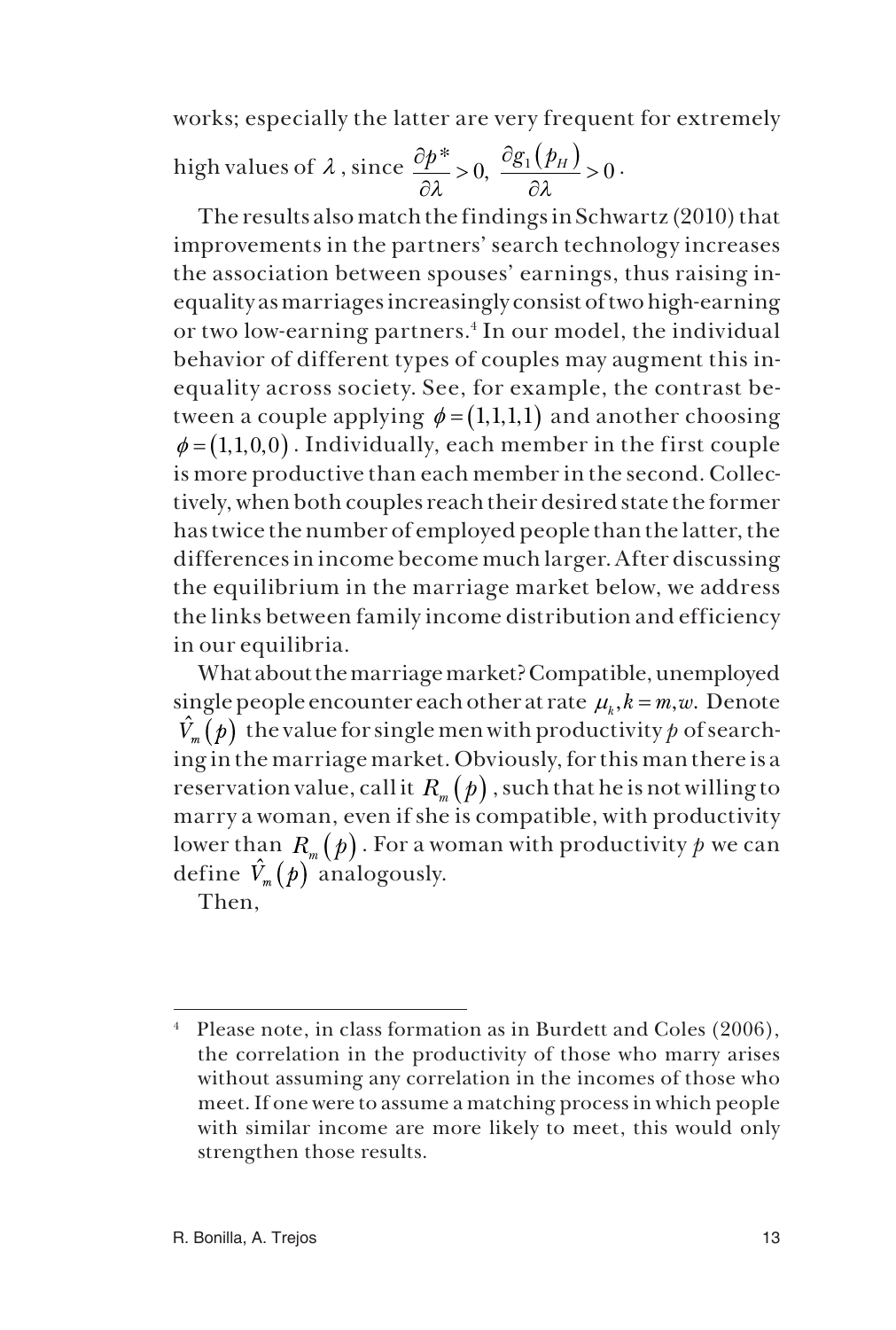$$
\begin{aligned} r\hat{V}_m\left(\!\! \begin{array}{l} \, \\ \, \\ \end{array}\!\!\! \right) & = \mu_m \!\int_{R_m(p)}^{R_w^{-1}(p)} V_{0,0}\!\left(\!\! \begin{array}{l} \, \\ \, \\ \, \\ \end{array}\!\!\!\! \right) & = \max\left\{\!\! \begin{array}{l} \, \\ \, \\ \, \\ \, \\ \end{array}\!\!\!\! \right\},p_L = \min\left\{\!\! \begin{array}{l} \, \\ \, \\ \, \\ \, \\ \, \end{array}\!\!\!\!\! \right) & = \mu_w \!\int_{R_w(p)}^{R_m^{-1}(p)} V_{0,0}\!\left(\!\! \begin{array}{l} \, \\ \, \\ \, \\ \, \end{array}\!\!\!\!\!\right) & = \max\left\{\!\! \begin{array}{l} \, \\ \, \\ \, \\ \, \end{array}\!\!\!\!\right\},p_L = \min\left\{\!\! \begin{array}{l} \, \\ \, \\ \, \\ \, \end{array}\!\!\!\!\right) & = \mu_w \!\int_{R_w(p)}^{R_m^{-1}(p)} V_{0,0}\!\left(\!\! \begin{array}{l} \, \\ \, \\ \, \end{array}\!\!\!\!\right) & = \max\left\{\!\! \begin{array}{l} \, \\ \, \\ \, \end{array}\!\!\!\!\right\},p_L = \min\left\{\!\! \begin{array}{l} \, \\ \, \\ \, \end{array}\!\!\!\!\right) & = \mu_m \!\left\{\!\! \begin{array}{l} \, \\ \, \\ \, \\ \, \end{array}\!\!\!\!\right\} & = \min\left\{\!\! \begin{array}{l} \, \\ \, \\ \, \end{array}\!\!\!\!\right\},p_L = \min\left\{\!\! \begin{array}{l} \, \\ \, \\ \, \end{array}\!\!\!\!\right) & = \mu_m \!\left\{\!\! \begin{array}{l} \, \\ \, \\ \, \\ \, \end{array}\!\!\!\!\right\} & = \min\left\{\!\! \begin{array}{l} \, \\ \, \\ \, \\ \, \end{array}\!\!\!\!\right\} & = \mu_m \!\left\{\!\! \begin{array}{l} \, \\ \, \\ \, \\ \, \end{array}\!\!\!\!\right\} & = \min\left\{\!\! \begin{array}{l} \, \\ \, \\ \, \\ \, \end{array}\!\!\!\right\} & = \mu_m \!\left\{\!\! \begin{array}{l}
$$

 **3** 

The bounds in the integral simply imply that a single person of gender *k* with productivity *p* would not accept a marriage proposal from somebody with  $\pi \leq R(p)$ , nor get one from somebody with  $\pi \geq R_{-k}^{-1}(p)$ .

**Definition 5.** Equilibrium in the marriage market is a pair of value function  $\hat{V}_m(p), \hat{V}_m(p)$  and reservation strategies  $R_m(p), R_m(p)$ such that 3 holds for all *p*.

Of course, because all agents would rank any two (suitable) marriage candidates in the same order, we know from Burdett and Coles (2006) that, in any equilibrium for the marriage market the population will be assorted in classes, where the men in the top class marry women of the top class, men in the second class marry women in the second class, and so on, with the possibility that, for some parameter values, some men or some women with very low productivity may never find someone who would take them.<sup>5</sup>

**Lemma 6** (Burdett-Coles). There is a unique equilibrium of a marriage market, which takes the form of a partition of  $|p,\overline{p}|$  into sets  $S_i^m$  for the population of men, and  $S_i^w$  for the population of women where  $S_1^k = \left[ R_k(\overline{p}), \overline{p} \right], \dots S_i^k = \left[ R_k o^i R_k(\overline{p}), R_k o^{i-1} R_k(\overline{p}) \right],$  $k \in \{w, m\}$ , where all agents of gender *k* with productivity  $p \in S_i^k$  always marry the first compatible member of  $S_i^{k}$  that they encounter.

If the number of sets  $S_i^m$  for men is  $n$  then the number of sets  $S_i^n$ for women will be  $n-1$  (the least productive men never marry),

It is an unfortunate feature of the model that these men or women that never marry also never work. This comes from our choice of sequence (first the marriage market, only then the labor market). We have explored the alternative where agents enter both markets simultaneously, but in this case the number of states to keep track of expands significantly, and the flavor of the results does not change. Hence, we opted for simplicity in this regard.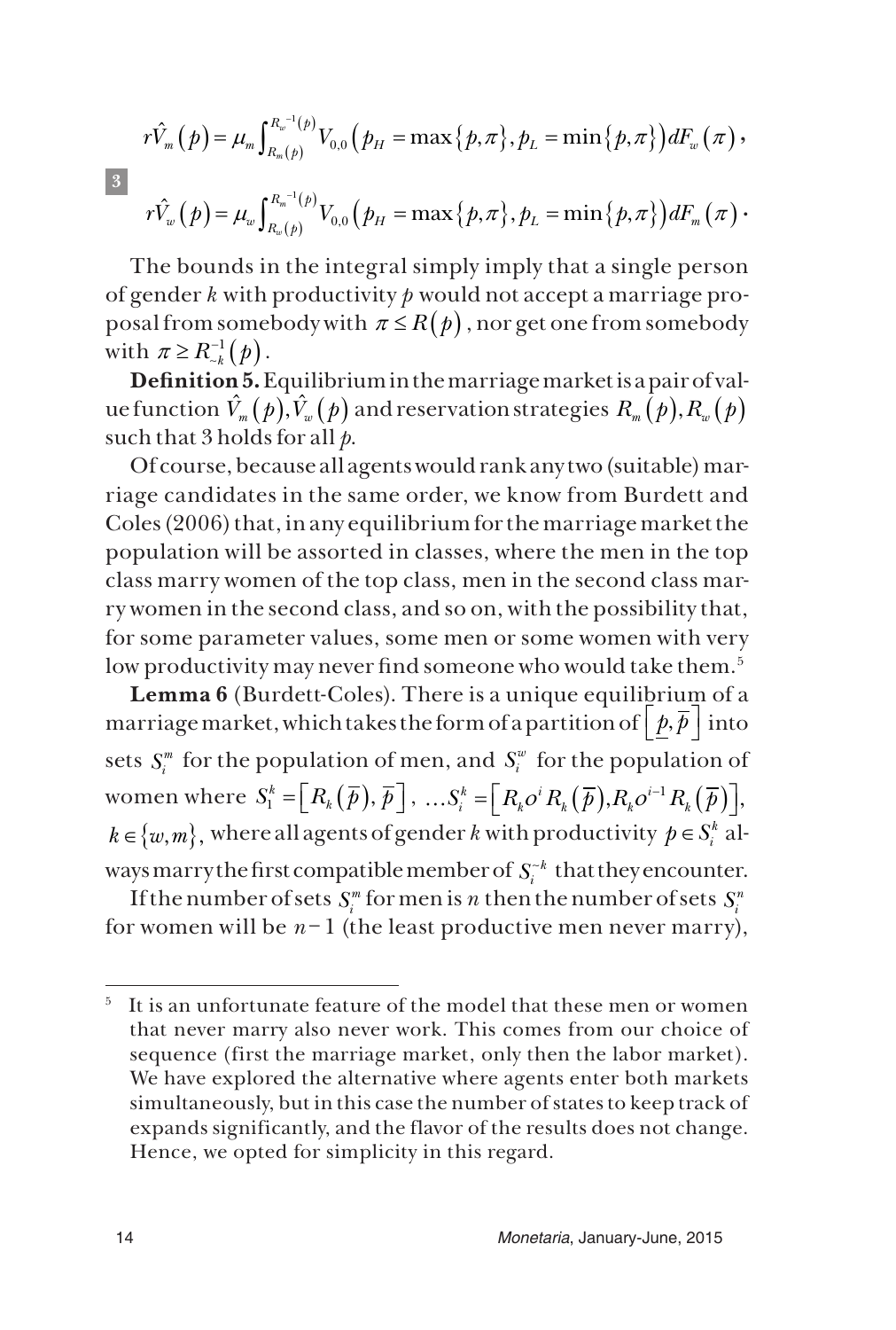*n* (everybody marries eventually) or  $n+1$  (the least productive women never marry).

If  $\mu/r$  is very low,  $n=1$ . Also, *n* increases with  $\mu/r$  and  $n \to \infty$ as  $\mu/r \rightarrow \infty$ .

The link between inequality across agents and inequality across couples is behind an inefficiency in equilibrium that we derive and that reduces welfare. In this regard, please note that as frictions disappear in the marriage market, then everybody marries her or his equal and all couples lie along the 45° line. In couples less productive than *p\** this means that one relatively unproductive worker, but slightly more productive than their spouse, remains in the labor market; couples more productive than *p\** are left –by choice– without the benefits of home production. Without a subsequent labor market, this would be welfare enhancing. In our framework, this is not necessarily the case. A social planner would try to generate a negative correlation between the productivity of spouses, to ensure that the less productive workers in society are as often as possible the less productive worker in their marriages, hence facilitating that they stay at home and specialize in home production, while the most productive workers in society are also the most productive workers in their couple, facilitating that they stay in the market. The equilibrium, by generating a positive correlation across spouses productivities, would keep out of the labor market some highly productive agents (because they married even more productive spouses), and would keep in the labor market some very unproductive agent (because they married even less productive spouses).6

<sup>6</sup> A simple example is one where the population is divided in two halfs, with productivities  $p_1$  and  $p_2$ , where  $p_2/p_1$  is a very high number. If  $\mu$  and  $\alpha$  are both high enough, in equilibrium the  $p_1$  agents only marry each other, the  $p_2$  agents only marry each other, and the labor force will be composed of half the population, of which again half would be  $p_1$  and half would be  $p_2$ . In this case, the more productive half of society would enjoy utility  $(1+\alpha) p_2$  and the other half would enjoy  $(1+\alpha) p_1$ . A social planner would prefer it if each  $p_1$  married a  $p_2$  (and viceversa),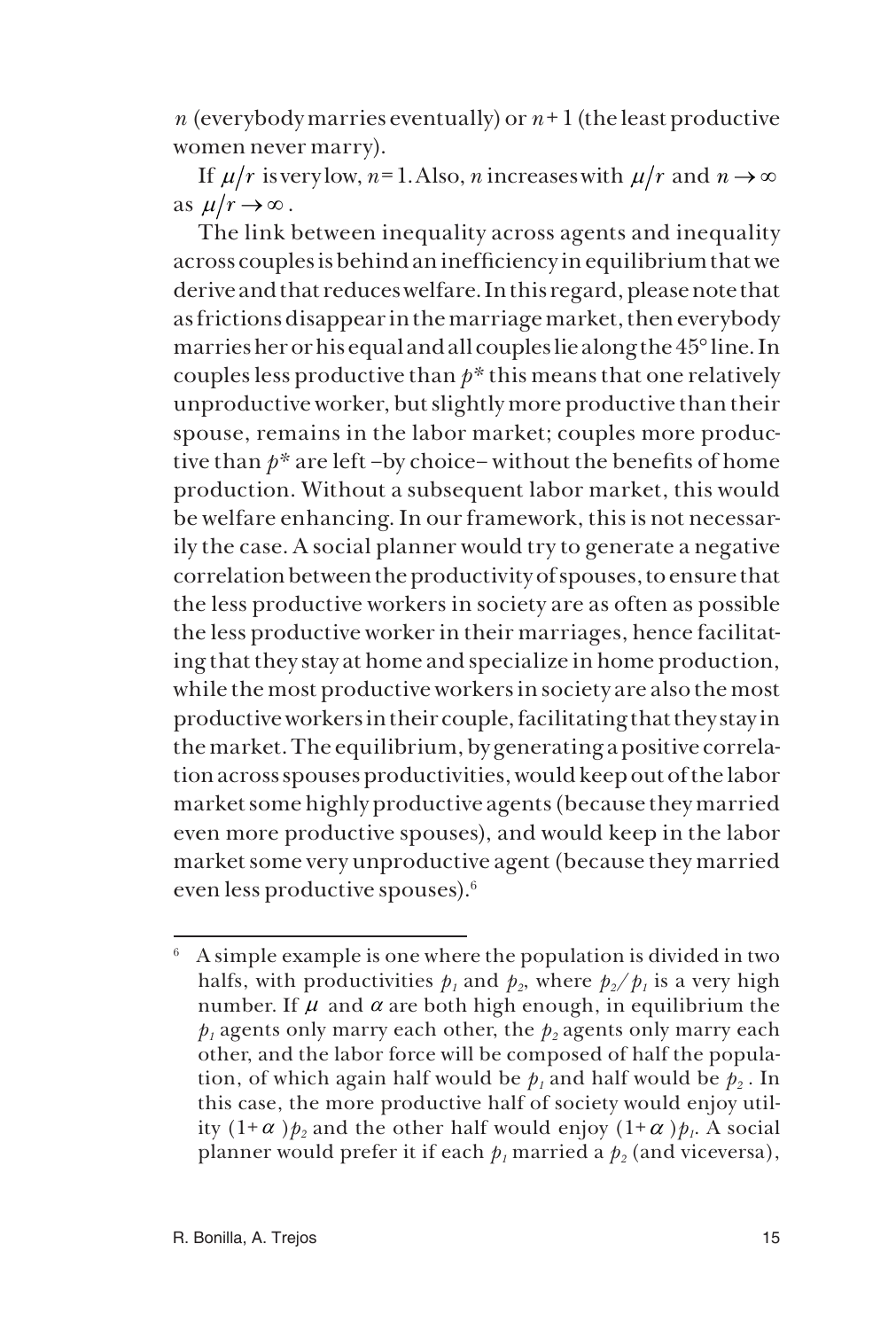**Corollary 7.** The assortative nature of the marriage market equilibrium leads to an inefficient allocation in the labor market. In particular, some relatively productive individuals will stay at home if their spouse is even more productive, and some relatively unproductive individuals will stay in the labor market if their spouse is even less productive. An efficient outcome would require a negative correlation between the spouses productivities, so for every very productive man or woman there would be incentives to be always in the job market, married to a very unproductive spouse that stays always at home.

Notice that one's productivity at home is proportional to the productivity at work of one's spouse.

**Corollary 8.** If men and women are very similar (that is, both genders have similar population sizes and similar distributions  $F_k$ ), then for large levels of  $\mu/r$ , almost all agents have very similar productivity to their spouse, and thus most couples belong to the sets where, in equilibrium,  $\phi = (1, 1, 1, 1)$ 1) or  $\phi = (1, 1, 0, 0)$ . As we consider lower levels of  $\mu / r$ , and the sets *Si* are less numerous but larger (or, alternatively, if we allow for disparities between the population of men and the population of women) there are sometimes bigger productivity differences across spouses, and an increasing fraction of the couples population share the home burdens asymmetrically  $\phi = (1,1,0,1)$  and  $\phi = (1,0,0, \cdot)$ .

**Corollary 9**. The standard deviation of household per-member incomes is larger than the standard deviation of individual productivities, both because highly productive individuals marry each other, and because those couples have a higher average participation rate than other couples.

ensuring in that case that all the  $p_1$  agents stay at home and all the  $p_2$  agents work, which yields the higher utility  $(1+\alpha)p_2$ for all agents. Hence, the same sorting mechanism that makes income distribution more skewed among couples than among individuals also leads to a loss of expected utility for all agents. Also, efficient sorting is likelier to emerge when productivity across agents is less variable.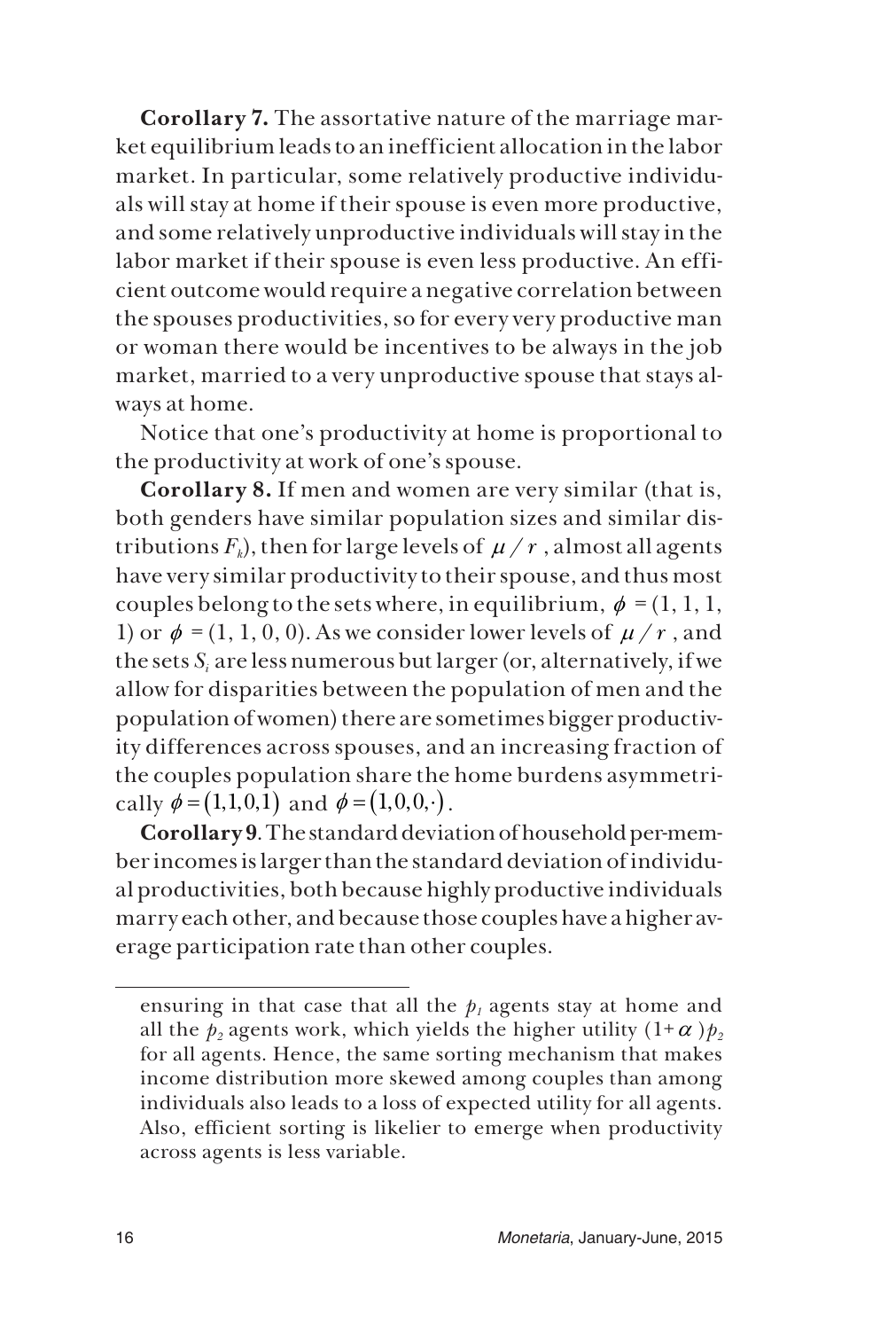**Corollary 10.** If there are asymmetries in the distribution of productivities of men and women,  $F_w \neq F_w$  (say, because the here-unmodelled opportunities for education are not equal), in general the less productive gender will have a lower participation rate.

**Corollary 11.** If there are differences in population size between men and women,  $\Omega_m \neq \Omega_n$ , everything else being symmetric, the gender with the higher population will be less selective about marriage partners (have a lower  $R_k(p)$ ), have a higher average labor-participation rate (since many of them will marry partners of the opposite sex that are less productive, since they are less selective), marry faster, and be likelier to have a low-class of individuals that never marry.

#### **4. CONCLUSIONS**

We have developed a model where the choice of marriage partner is endogenous, and once the couple is formed, it jointly decides its labor supply and home production. We find that the equilibrium involves different labor search strategies for different couples, and that often married agents – even the more productive spouse within the household, or somebody who has relatively high productivity among the population – stay at home. Couples of spouses with similar productivities to each other tend to choose strategies where both spouses do the same thing, while asymmetric couples tend to have asymmetric strategies. The latter kinds of couples tend, in equilibrium, to be less abundant (due to the assortative nature of equilibria), and more so as the technology for meeting potential spouses improves.

We find that the results we underscore in the corollaries in Section 3 match a number of findings in the empirical literature. Besides the facts mentioned in the Introduction, the findings about who marries whom tend to reconcile the results in Schwartz and Mare (2005), but the implications about income inequality do not necessarily follow, since in any equilibria where the two spouses in the couple behave symmetrically,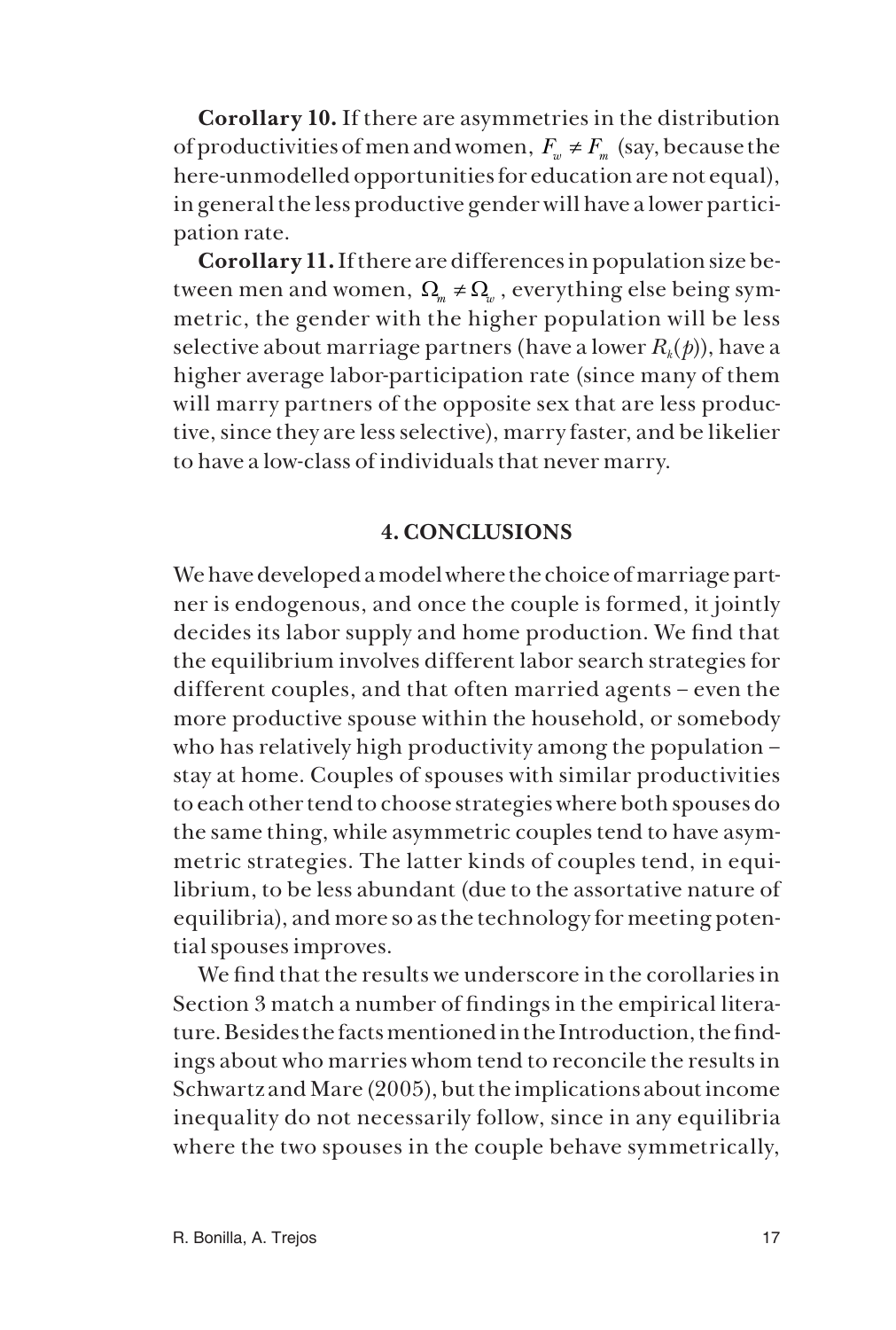in about half the households at any given time the less productive spouse is in the market and the more productive one stays at home. This means the income distribution among households may be more unequal than the productivity distribution among individuals. Thus, the results in Cancian et al. (l993) are also consistent with our theoretical results.

#### **5. APPENDIX**

#### **5.1 Proof of Proposition 1**

We apply the same procedure that we used in the text for the strategy  $\phi = (1,1,1,1)$  now to the other three candidate strategies (not ruled out by Lemma l):  $\phi = (1,1,0,0)$ ,  $\phi = (1,1,0,1)$ , and  $\phi = (1,0,0, \cdot)$ .

Consider first  $\phi = (1,1,0,0)$ . In this case, the value functions become

$$
V_{00} = \frac{(1+\alpha)\lambda (p_L + p_H) + (r + 2\lambda + \delta)h}{r(\delta + 2\lambda + r)},
$$
  
\n
$$
V_{01} = \frac{\delta\lambda (1+\alpha)(p_L + p_H) + (1+\alpha)r(\delta + 2\lambda + r)p_L + (r + \delta)(\delta + 2\lambda + r)h}{r(\delta + r)(\delta + 2\lambda + r)},
$$
  
\n
$$
V_{10} = \frac{\delta\lambda (1+\alpha)(p_L + p_H) + (1+\alpha)r(\delta + 2\lambda + r)p_H + (r + \delta)(\delta + 2\lambda + r)h}{r(\delta + r)(\delta + 2\lambda + r)},
$$

$$
V_{11} = \frac{\left[r^2 + 2(1+\alpha)\delta\lambda + r(2\lambda + (2+\alpha)\delta)\right](p_L + p_H) + 2\delta(\delta + 2\lambda + r)h}{r(2\delta + r)(\delta + 2\lambda + r)},
$$

and the incentive compatibility conditions require only  $V_{01} > V_{00}$  and  $V_{10} \geq V_{11}$ , since the latter makes  $V_{01} \geq V_{11}$  redundant. This narrows to

$$
p_L > g_2(p_H) = \frac{\lambda p_H}{\delta + \lambda + r}
$$
  
\n
$$
p_L \ge g_3(p_H)
$$
  
\n
$$
= \frac{\left(\left[r^2 + r\left(\alpha\delta + 3\delta + 2\lambda\right) + \delta\left(\alpha\delta + 2\delta + \alpha\lambda + 3\lambda\right)\right]\right)p_H - \left(\delta + r\right)\left(\delta + 2\lambda + r\right)h}{\delta\alpha(\delta + 3\lambda) + \delta\lambda + \alpha r^2 + 2\alpha r(\delta + \lambda)},
$$

18 *Monetaria*, January-June, 2015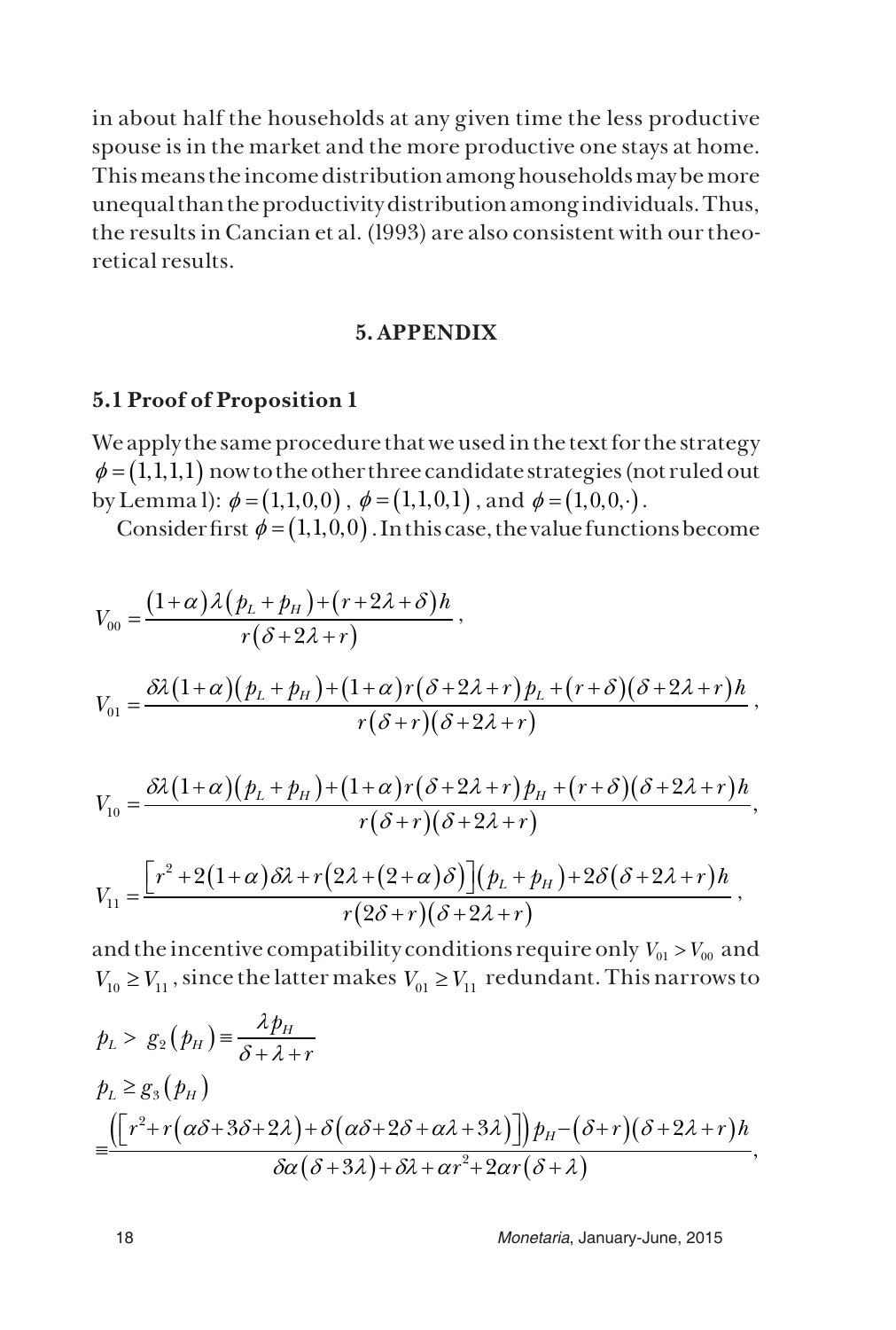where we know that  $g_3(p_H) < p_H$  only when  $p_H < p^*$ , as defined above, and that  $g_2 \ge g_3$  if

$$
p_H < p^\circ \equiv \frac{h(\delta + \lambda + r)}{\delta(\alpha + 2) + (1 - \alpha)\lambda + r}.
$$

Therefore, the region where  $\phi = (1,1,0,0)$  is an optimal strategy, is the one above  $g_2$  for  $p_H < p^\circ$  , and above  $g_3$  for  $p_H \in [p^\circ, p^*]$ . Consider now the job search strategy  $\phi = (1,0,0, \cdot)$ . Under this strategy,

$$
V_{00} = \frac{\lambda (1+\alpha) p_H + (\delta + \lambda + r) h}{r(\delta + \lambda + r)}
$$
  
\n
$$
V_{01} = \frac{\lambda \delta (1+\alpha) p_H + r(1+\alpha) (\delta + \lambda + r) p_L + (r+\delta) (\delta + \lambda + r) h}{r(\delta + r) (\delta + \lambda + r)}
$$
  
\n
$$
V_{10} = \frac{(1+\alpha)(\lambda + r) p_H + (\delta + \lambda + r) h}{r(\delta + \lambda + r)}
$$
  
\n
$$
V_{11}
$$
  
\n
$$
= -\frac{r(\delta + \lambda + r) (r + 2\delta + \alpha \delta) (p_L + p_H) + 2(1+\alpha) \delta^2 \lambda p_H + 2\delta (\delta + r) (\delta + \lambda + r) h}{r(\delta + \lambda + r) (\delta + r) (2\delta + r)},
$$

and optimality requires  $V_{01} \leq V_{00}$  and  $V_{11} \leq V_{10}$ . The former translates into  $p_L \leq g_2(p_H)$ ; the latter translates into

$$
p_L \leq g_4(\rho_H) = \frac{\lambda (h + \alpha p_H)}{(r + 2\delta)(1 + \alpha) + \lambda}.
$$

As it turns out,  $g_2$  is the binding upper bound when  $p_H \leq p^\circ$ , and viceversa.

To conclude, consider now the job-search strategy  $\phi = (1,1,0,1)$ . The value functions are straightforward to obtain yet rather messy, so we skip directly to the incentive compatibility conditions, which require simply  $V_{10} \geq V_{11} > V_{01} > V_{00}$ .

From the solutions of the value functions we derive that  $V_{01} > V_{00}$ corresponds to  $p_L > g_4(p_H)$ . Meanwhile,  $V_{10} \geq V_{11}$  holds if and only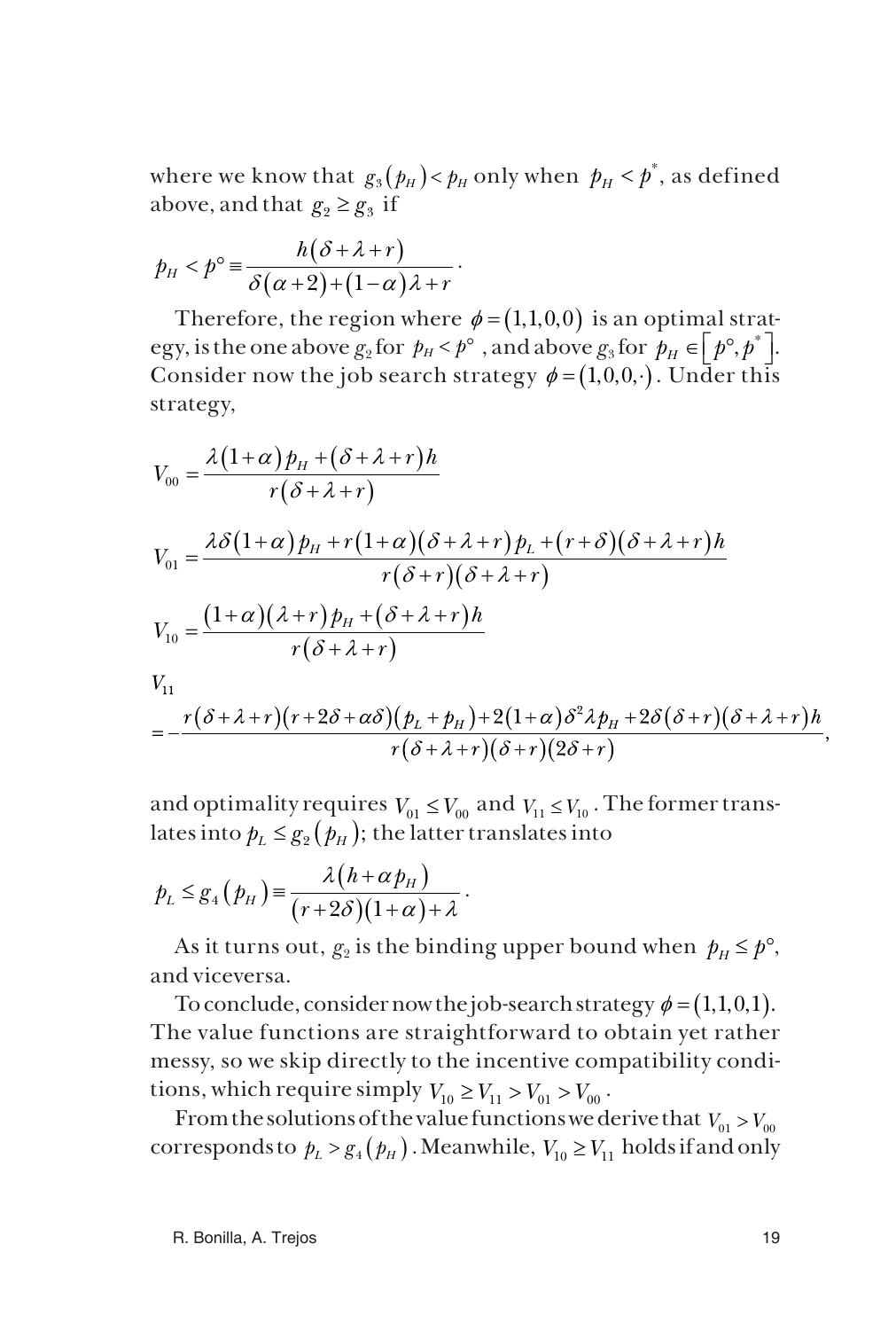if  $p_L \leq g_1(p_H)$ , and  $V_{11} > V_{01}$  if and only if  $p_L < g_3(p_H)$ . Since we know that the former is the binding constraint if  $p_H > p^*$ , and viceversa, we conclude that the couples for whom  $\phi = (1, 1, 0, 1)$ is the best job-search strategy are those that satisfy

$$
p_H > p^* \text{ and } g_1(p_H) \ge p_L \ge g_4(p_H) \text{ or}
$$
  

$$
p^* \ge p_H \ge p^{\circ} \text{ and } g_3(p_H) \ge p_L \ge g_4(p_H).
$$

## **5.2 Link to a Direct Utility Function**

Here we address the link between the indirect utility function we use, and the direct function more commonly used in the literature, with features that include a fixed amount of available time that can be used either to work, as an input in home production, or to consume leisure; and include a home production function that uses time from the individuals and goods produced as inputs.

In the model, individuals either participate in the labor market full time or not at all. Income derived from the labor market for a couple, the independent variable in this utility function, has a domain that is not a dense interval in the real line, but a set of four discrete points (the income he can get, the income she can get, the income can get together, and 0 –the income that they get if neither works). Label these four points to be  $y_0 = 0$ ,  $y_1 = p_L$ ,  $y_2 = p_H$  and  $y_3 = p_L + p_H$ , and consider the choice of how to allocate the resulting non-working time between leisure and home production. The option of allocating 0 hours to home production yields utility  $u_i$  to a couple with market income *yi* , and the optimal allocation between leisure and home production yields utility  $v_i \geq u_i \geq y_i$ . Our only other restriction relative to some papers in the literature is that we assume that an agent working full time in the market cannot work at all at home. Hence,  $h \equiv v_0$  follows with no loss of generality,  $v_3 = y_3$  follows from this restriction, and we can define the values  $\alpha_1$  and  $\alpha_2$  by the equation  $v_i = y_i(1 + \alpha_i) + v_0$ .

Consider a general utility *u*(*l, c, d*) as a function of leisure *l*, consumption of market goods *c*, and consumption of domestic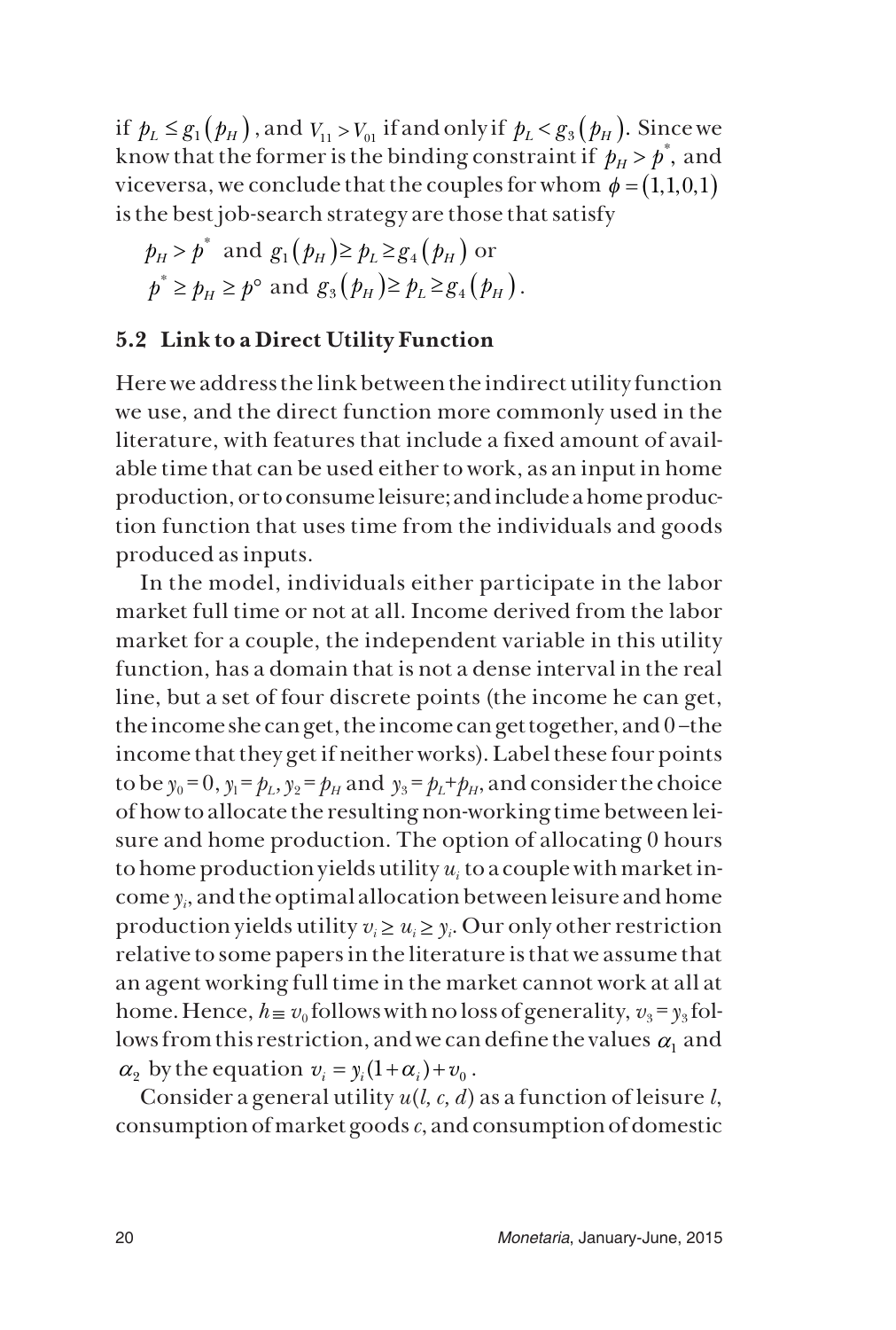goods *d*. Commonly, we assume that *d* is an increasing function of homework hours  $d = f_1(h_h)$ , *c* an increasing function of market work hours and productivity  $c = pf<sub>2</sub>(h<sub>m</sub>)$ , and *l* is the time left after working in both,  $l = H - h_h - h_m$ . We are imposing, as we said above, restrictions on this general problem. The first is that  $h_m \in \{0, H\}$ , which implies that for each spouse there is a binary choice: either  $h_h = 0$ ,  $h_m = H$  and contribute  $p_i f_2(H)$  to total  $c$ , or  $h_m = 0$  and contribute 0 to total  $c$ . There are four types of household, defined by this binary choice. In type  $0, h_{lm} = h_{Hm} = 0$ ,  $c=0$ , and the couple maximizes  $u(l, 0, f_1(2H-l))$ , choosing an optional value  $l_0$  that satisfies the first order condition  $u_1$  () =  $u_3$  $(f_1(t), t)$  that yields utility  $u_0 = u(l_0, 0, f_1(2H-l_0))$ . In type 1, where *L* works,  $h_{lm} = H$ ,  $h_{lm} = 0$ ,  $c = p_l \Gamma$  (where  $\Gamma = f_2(H)$  is a constant), and couples maximize  $u(l, \Gamma p_l, f_l(H-l))$ , again choosing an op $t_1$  timal value  $l_1$  that satisfies analogous  $\bar{r}$  ocs and implicitly yields utility  $u_1 = u(l, \Gamma \, p_L, f_1(H-l_1))$ . In type 2, where *H* works, obviously the couple is optimizing  $u(l, \Gamma p_H, f_1(H-l))$  and deriving  $u_2 = u(l_2, \Gamma)$  $\Gamma$   $p_H$ ,  $f_1(H-l_2)$ ). In type 3, where both spouses work,  $h_{Lm} = h_{Hm} = H$ ,  $c = (p_H + p_L)$  Γ,  $l = 0$  and the derived utility is going to be  $u_3 = u(0,$  $\Gamma$  ( $p_L$  +  $p_H$ ),  $f_1(0)$ ). At this point, these rocs and implicit values  $u_i$  are obtained with no loss of generality across the set of possible functions *u*(*l, c, d*), applying as a unique restriction relative to some literature that  $h_m \in \{0, H\}$ . It is natural (and again only a normalization) to assume that  $f_1(0) = 0$ ,  $u(0,y,0) = y$ . Again with no loss of generality define the parameter that we called *h* in the paper as the value  $u_0$ , and derive that  $u_3 = (p_1 + p_1) \Gamma$ . The only restriction we are imposing here is that  $u(l_1, \Gamma p_1, f_1(H-\Gamma p_2))$  $\frac{d_1}{d_1}$ )/*u*(*H*,  $\Gamma$  *p<sub>L</sub>*, 0) = *u*( $l_2$ ,  $\Gamma$  *p<sub>H</sub>*, *f*<sub>1</sub> (*H*–*l*<sub>2</sub>))/*u*(*H*,  $\Gamma$  *p<sub>H</sub>*, 0), which is guaranteed, among others, by any *u* function that his homogeneous in its first and third components.

With this notation, the only three restrictions we are imposing on the most general utility functions common in the literature are: *a)* That individuals either participate in the labor market or not at all. *b)* That individuals who work in the market do not work at home. *c*) That  $\alpha_1 = \alpha_2$ .

Restriction *a)*, as mentioned before, is something done quite frequently in broader literatures since Hansen (l984), and done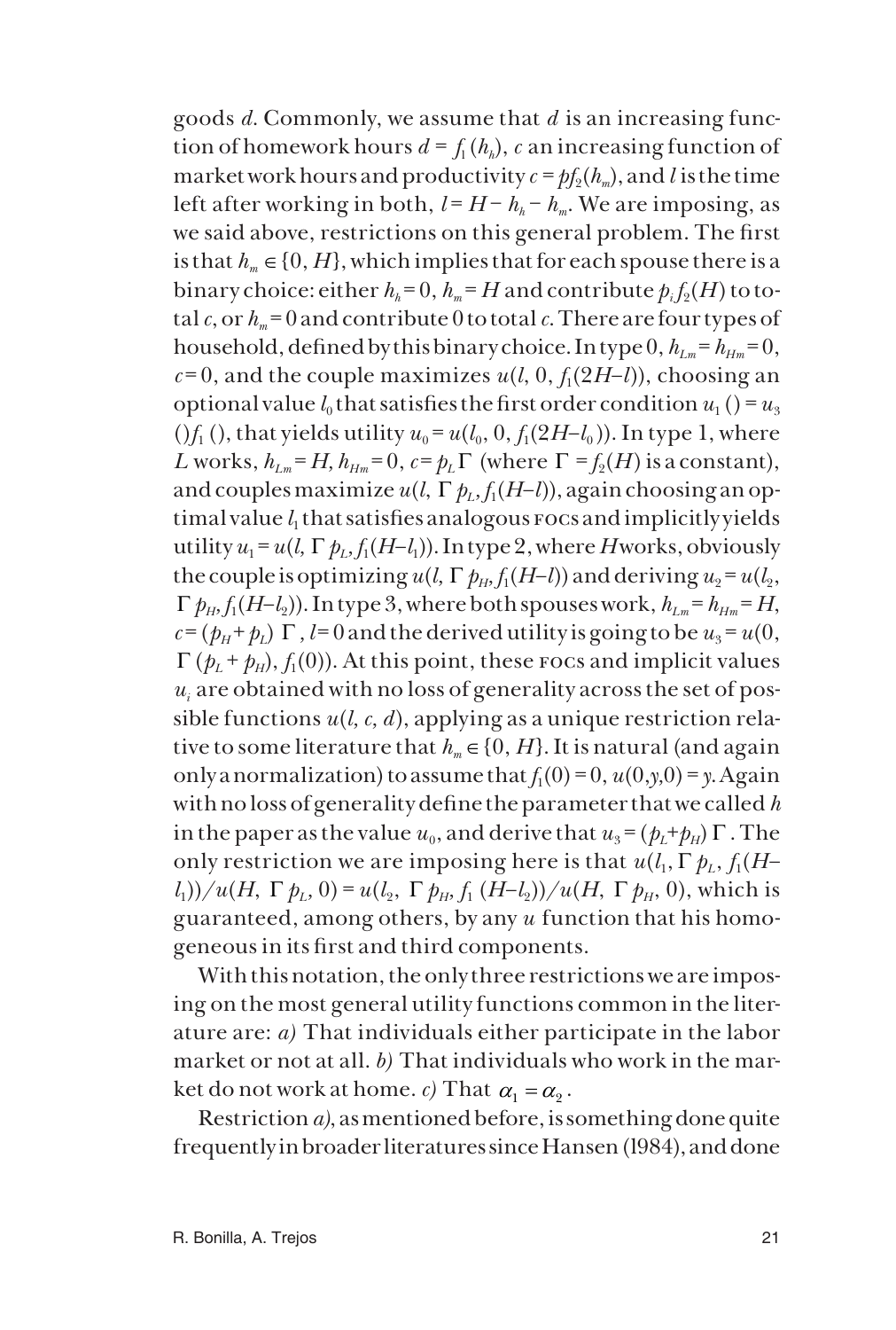in this literature, for instance, in Rogerson and Wallenius. Restriction *b)* is not too stringent. Only restriction *c)* is a loss of generality relative to the literature, and we do not feel it is big here. Again, in the absence of restriction *a)*, if the range of the possible incomes was an interval of the real line, restriction *c)* would amount to choosing a very specific functional form for utility (one where utility is homogeneous in leisure and home production, including but not limited to Cobb-Douglas). But given the granularity of the range, restriction *c)* is not that stringent. A discrete domain implies that order, not curvature, is the relevant attribute.

#### **References**

- Bonilla, R., and F. Kiraly (2013), "Marriage Wage Premium in a Search Equilibrium," *Labour Economics*, 2, pp. l07-ll5.
- Bonilla, R., F. Kiraly, and J. Wildman (2015), *Beauty Premium and Marriage Premium in Search Equilibrium: Theory and Empirical Test*, cesifo Working Paper, No. 5242.
- Boulier, B., and M. Rosenzweig (1984), "Schooling, Search, and Spouse Selection: Testing Economic Theories of Marriage and Household Behavior," *Journal of Political Economy,* Vol. 92, No. 4, pp. 712-732.
- Brien, M., Lee Lillard, and S. Stern (2006), "Cohabitation, Marriage, and Divorce in a Model of Match Quality," *International Economic Review*, Vol. 47, pp. 451-494.
- Burdett, K., and M. Coles (2006), "Marriage and Class", *The Quarterly Journal of Economics,* Vol. 112, pp. 141-168.
- Cancian, M., S. Dazinger, and P. Gottschalk (1993), "Working Wives and Family Income Inequality among Couples," in S. Dazinger and P. Gottschalk (eds.), *Uneven Tides: Rising Inequality in America*, Russell Sage Foundation, pp. l95-22l.
- Jaquemet, N., and J. M. Robin (2013), *Assortative Matching and Search with Labor Supply and Home Production*, cemmap Working Paper.
- Lovász, A., and Ágnes Szabó-Morvai (2014), *Does Subsidized Childcare Matter for Maternal Labour Supply? A Modified Regression Discontinuity Analysis*, Working Paper, HETFA Research Institute.